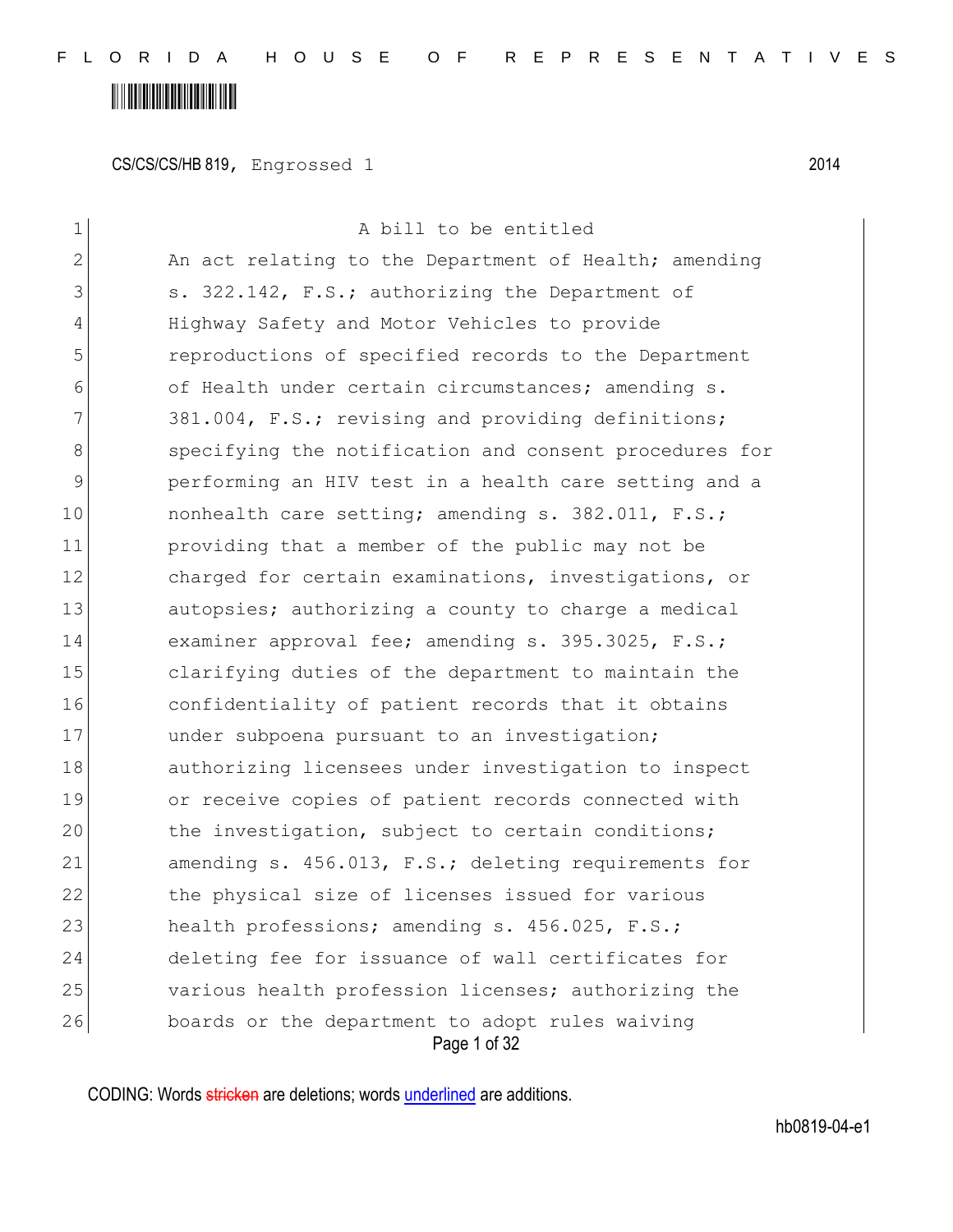CS/CS/CS/HB 819, Engrossed 1 2014

Page 2 of 32 certain fees for a specified period in certain 28 circumstances; amending s. 456.032, F.S.; conforming a cross-reference; amending s. 458.319, F.S.; providing continuing medical education requirements for Board of Medicine licensees; authorizing the board to adopt 32 rules; amending s. 458.3485, F.S.; deleting a provision authorizing medical assistants to be certified by certain entities; amending s. 464.203, F.S.; revising certified nursing assistant inservice training requirements; repealing s. 464.2085, F.S., **relating to the creation, membership, and duties of** 38 the Council on Certified Nursing Assistants; amending s. 466.032, F.S.; deleting a requirement that the department provide certain notice to a dental 41 laboratory operator who fails to renew her or his 42 registration; amending s. 467.009, F.S.; revising the organization that must accredit certain midwifery programs; amending s. 468.1665, F.S.; revising membership of the Board of Nursing Home Administrators; amending s. 468.1695, F.S.; revising 47 an educational requirement for an applicant to be eligible to take the nursing home administrator 49 licensure examination; repealing s. 468.1735, F.S., relating to provisional licenses for nursing home administrators; amending ss. 468.503 and 468.505, 52 F.S.; revising the organization with whom an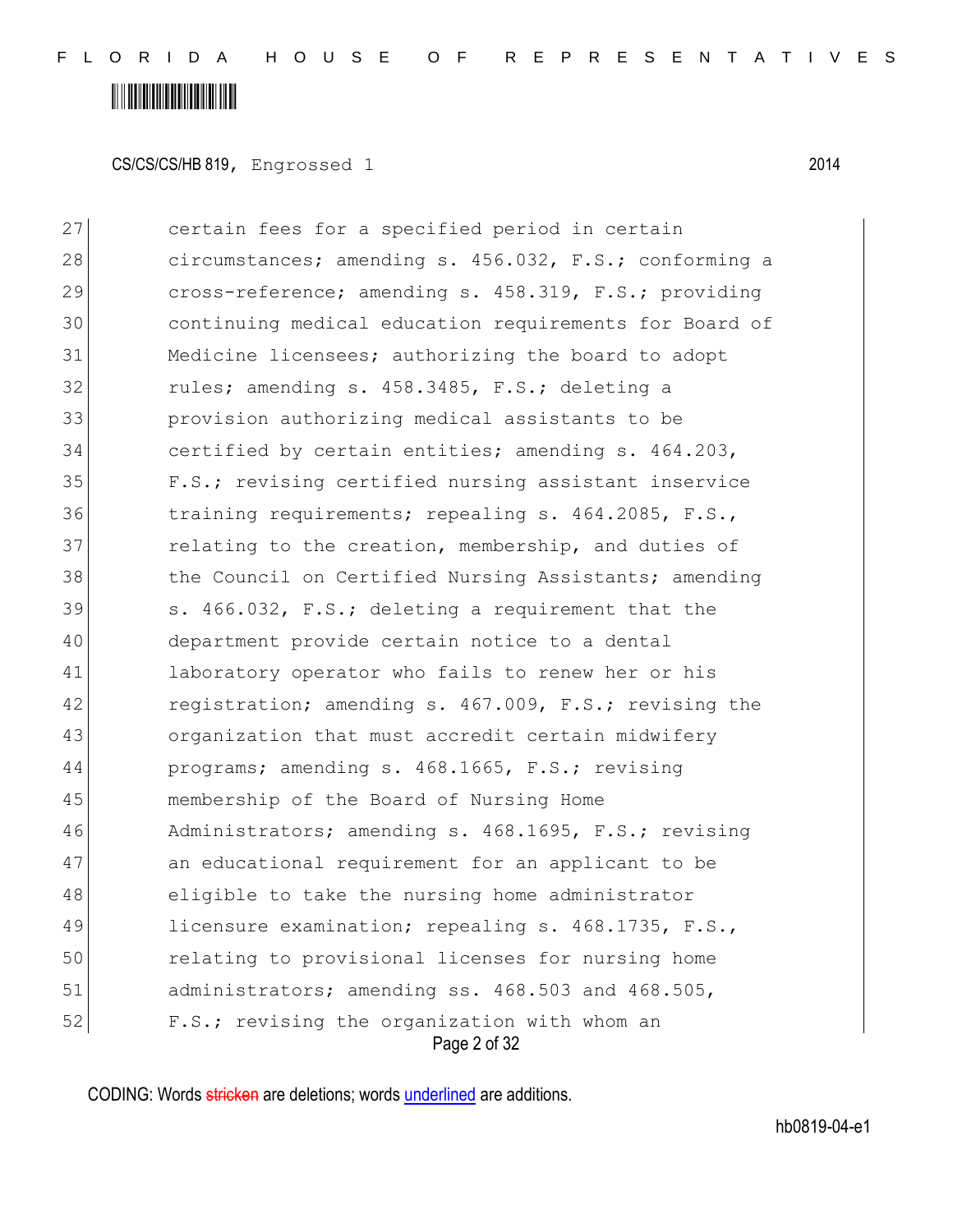# 

CS/CS/CS/HB 819, Engrossed 1 2014

| 53 | individual must be registered to be a registered                             |
|----|------------------------------------------------------------------------------|
| 54 | dietitian; revising a definition; amending ss. 480.033                       |
| 55 | and 480.041, F.S.; deleting provisions relating to                           |
| 56 | massage therapy apprentices and apprenticeship                               |
| 57 | programs; deleting a definition and revising licensure                       |
| 58 | requirements for massage therapists, to conform;                             |
| 59 | amending s. 480.042, F.S.; revising requirements for                         |
| 60 | conducting massage therapist licensing examinations                          |
| 61 | and maintaining examination records; amending s.                             |
| 62 | 480.044, F.S.; deleting fee for massage therapy                              |
| 63 | apprentices; amending s. 766.1115, F.S.; requiring a                         |
| 64 | health care provider to continue to be an agent for a                        |
| 65 | specified period after determination of ineligibility;                       |
| 66 | amending s. 823.05, F.S.; conforming a cross-                                |
| 67 | reference; providing an effective date.                                      |
| 68 |                                                                              |
| 69 | Be It Enacted by the Legislature of the State of Florida:                    |
| 70 |                                                                              |
| 71 | Section 1. Paragraphs $(j)$ and $(k)$ of subsection $(4)$ of                 |
| 72 | section 322.142, Florida Statutes, are amended, and paragraph                |
| 73 | is added to that subsection, to read:<br>(1)                                 |
| 74 | 322.142 Color photographic or digital imaged licenses.-                      |
| 75 | The department may maintain a film negative or print<br>(4)                  |
| 76 | file. The department shall maintain a record of the digital                  |
| 77 | image and signature of the licensees, together with other data               |
| 78 | required by the department for identification and retrieval.<br>Page 3 of 32 |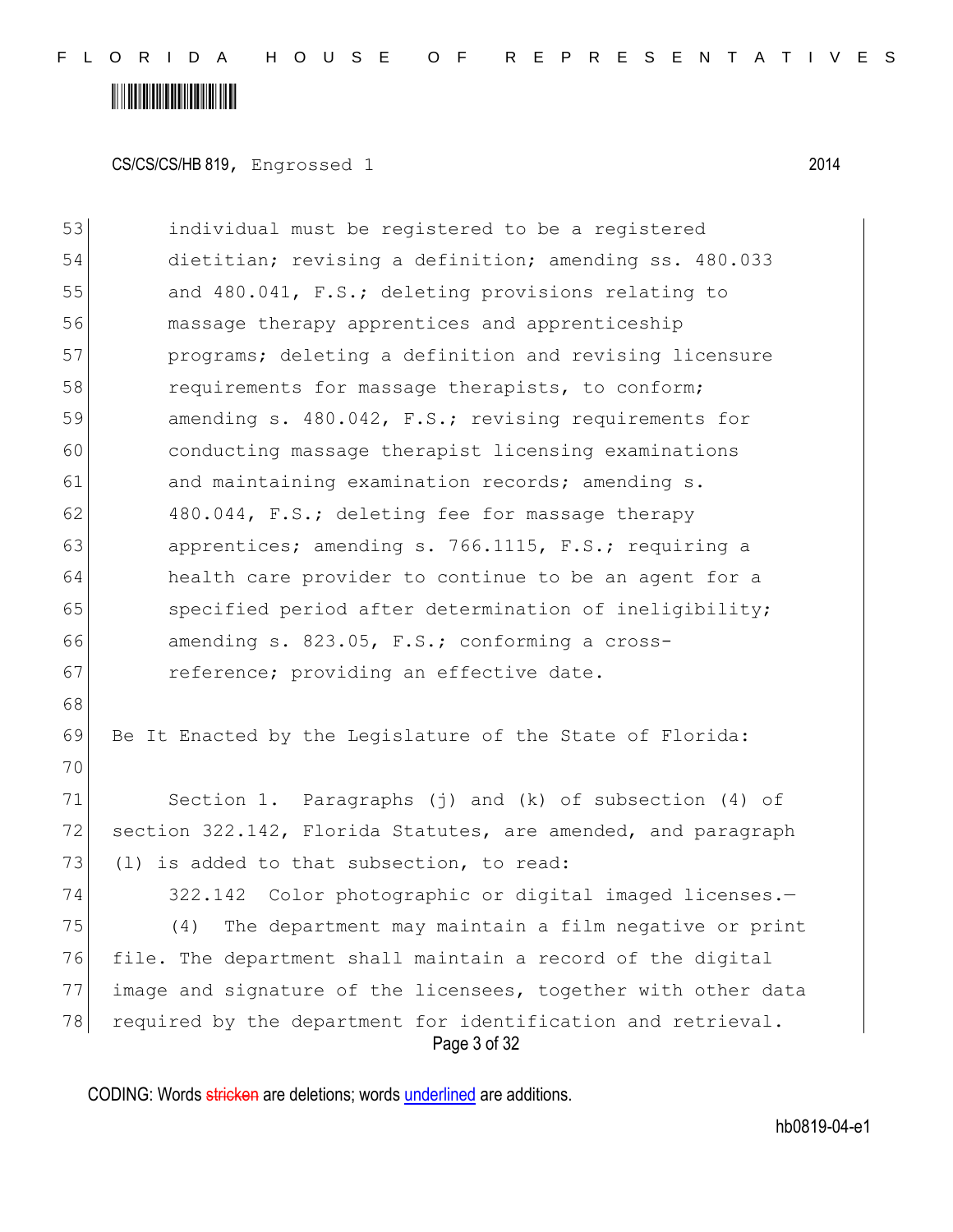CS/CS/CS/HB 819, Engrossed 1 2014

79 Reproductions from the file or digital record are exempt from 80 the provisions of s.  $119.07(1)$  and shall be made and issued 81 only:

82 (j) To district medical examiners pursuant to an 83 interagency agreement for the purpose of identifying a deceased 84 individual, determining cause of death, and notifying next of 85 kin of any investigations, including autopsies and other 86 laboratory examinations, authorized in s. 406.11;  $\Theta$ r

87 (k) To the following persons for the purpose of 88 identifying a person as part of the official work of a court:

89 1. A justice or judge of this state;

90 2. An employee of the state courts system who works in a 91 position that is designated in writing for access by the Chief 92 Justice of the Supreme Court or a chief judge of a district or 93 circuit court, or by his or her designee; or

94 3. A government employee who performs functions on behalf 95 of the state courts system in a position that is designated in 96 writing for access by the Chief Justice or a chief judge, or by 97 his or her designee; or

98 (1) To the Department of Health, pursuant to an 99 interagency agreement to access digital images to verify the 100 identity of an individual during an investigation under chapter 101 456, and for the reproduction of licenses issued by the 102 Department of Health. 103 Section 2. Subsection (1), paragraphs (a), (b), (q), and 104 (h) of subsection  $(2)$ , and paragraph  $(d)$  of subsection  $(4)$  of

Page 4 of 32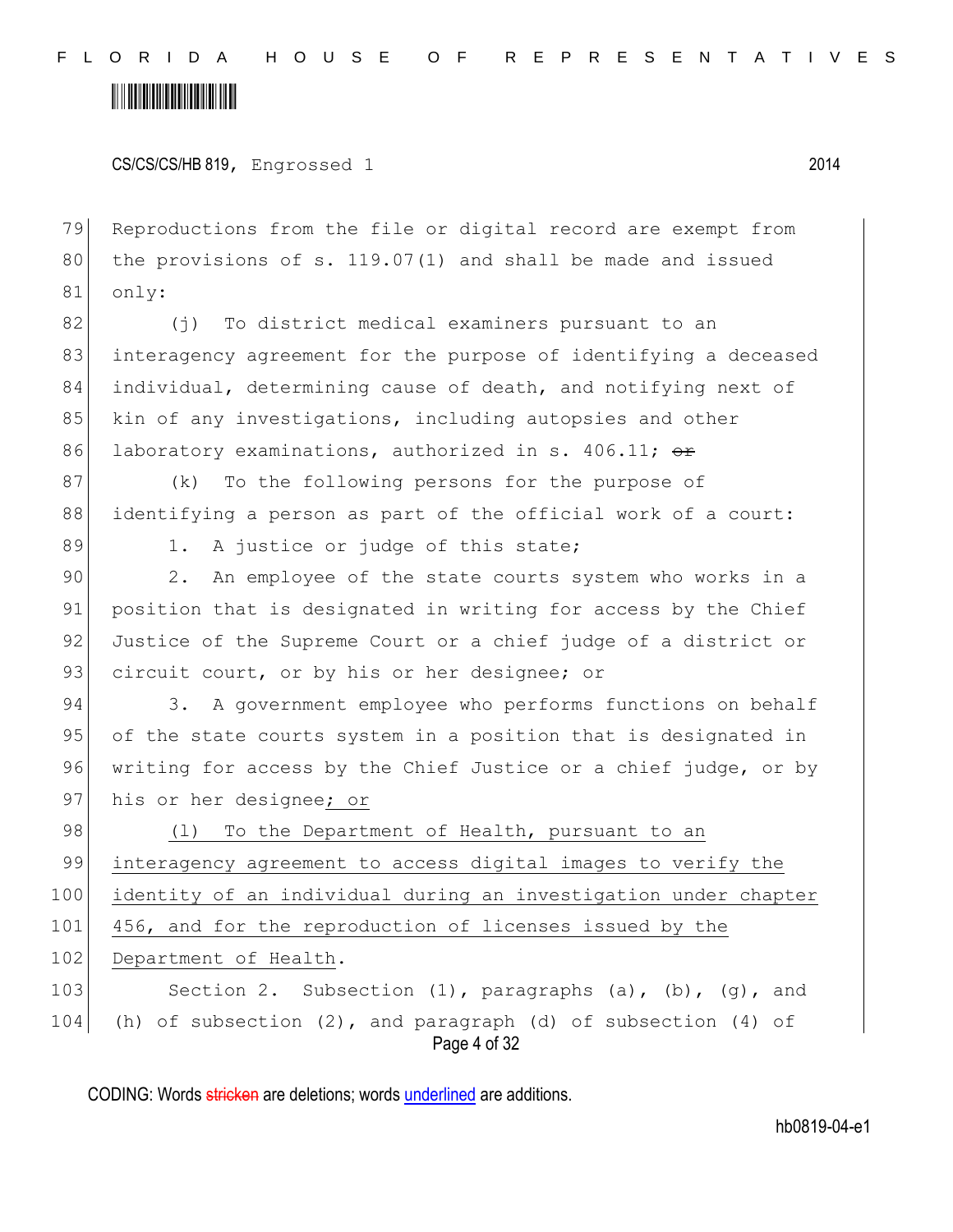CS/CS/CS/HB 819, Engrossed 1 2014

105 section 381.004, Florida Statutes, are amended, and subsection 106 (1) of that section is reordered, to read: 107 381.004 HIV testing.-108 (1) DEFINITIONS.—As used in this section: 109 (a) "Health care setting" means a setting devoted to both 110 the diagnosis and care of persons, such as county health 111 department clinics, hospital emergency departments, urgent care 112 clinics, substance abuse treatment clinics, primary care 113 settings, community clinics, mobile medical clinics, and 114 correctional health care facilities. 115 (b)  $\left\{a\right\}$  "HIV test" means a test ordered after July 6, 1988, 116 to determine the presence of the antibody or antigen to human 117 immunodeficiency virus or the presence of human immunodeficiency 118 virus infection. 119  $(c)$   $(b)$  "HIV test result" means a laboratory report of a 120 human immunodeficiency virus test result entered into a medical 121 record on or after July 6, 1988, or any report or notation in a 122 medical record of a laboratory report of a human 123 immunodeficiency virus test. As used in this section, The term 124 **"HIV test result"** does not include test results reported to a 125 health care provider by a patient.

Page 5 of 32 126 (d) "Nonhealth care setting" means a site that conducts 127 HIV testing for the sole purpose of identifying HIV infection. 128 Such setting does not provide medical treatment but may include 129 community-based organizations, outreach settings, county health 130 department HIV testing programs, and mobile vans.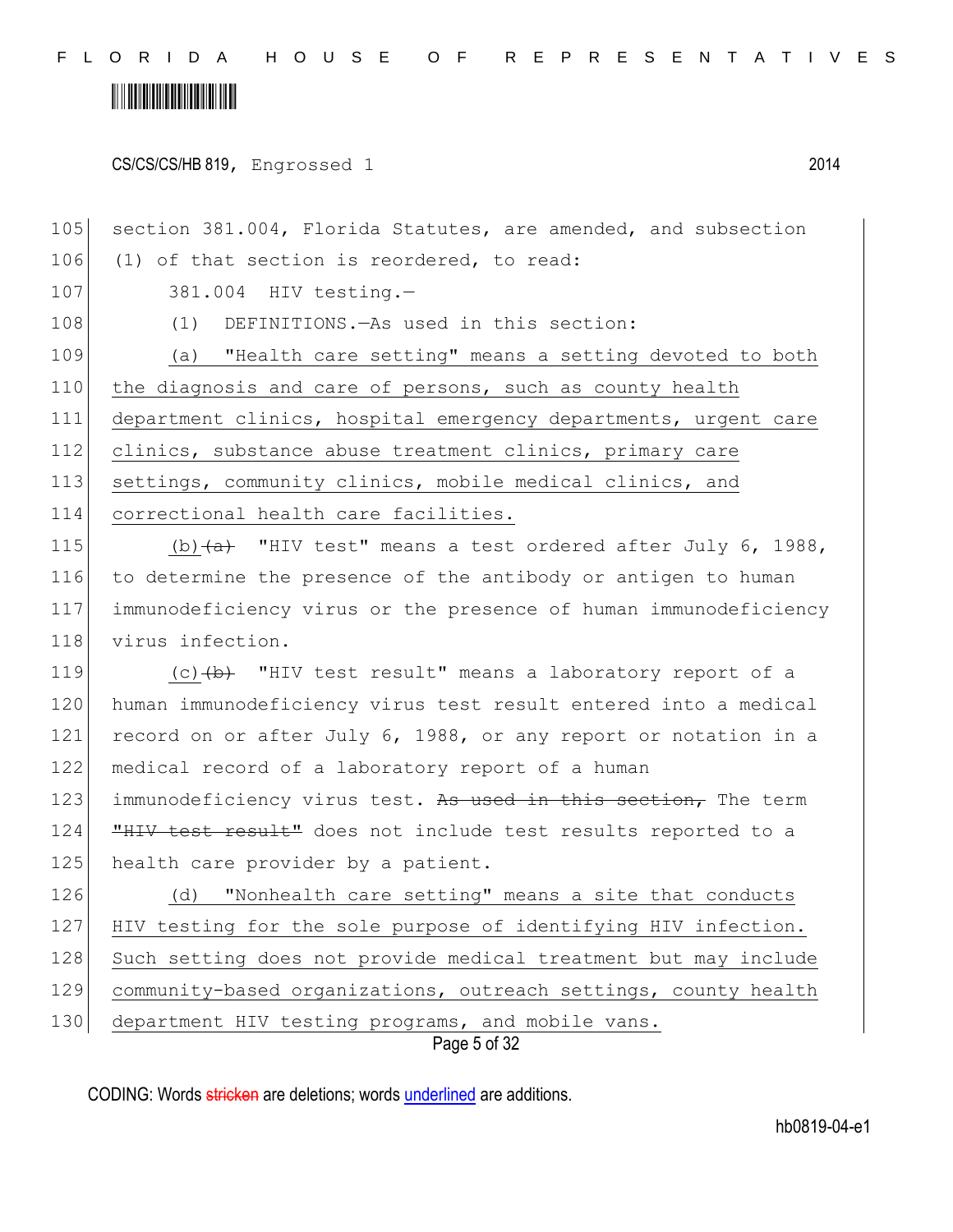# <u> III III III III III III III II</u>

CS/CS/CS/HB 819, Engrossed 1 2014 Page 6 of 32 131 (f) (c) "Significant exposure" means: 132 1. Exposure to blood or body fluids through needlestick, 133 instruments, or sharps; 134 2. Exposure of mucous membranes to visible blood or body 135 fluids, to which universal precautions apply according to the 136 National Centers for Disease Control and Prevention, including, 137 | without limitations, the following body fluids: 138 a. Blood. 139 b. Semen. 140 c. Vaginal secretions. 141 d. Cerebrospinal <del>Cerebro-spinal</del> fluid (CSF). 142 e. Synovial fluid. 143 f. Pleural fluid. 144 g. Peritoneal fluid. 145 h. Pericardial fluid. 146 i. Amniotic fluid. 147 j. Laboratory specimens that contain HIV (e.g., 148 suspensions of concentrated virus); or 149 3. Exposure of skin to visible blood or body fluids, 150 especially when the exposed skin is chapped, abraded, or 151 afflicted with dermatitis or the contact is prolonged or 152 involving an extensive area. 153 (e) (d) "Preliminary HIV test" means an antibody or 154 antibody-antigen screening test, such as the enzyme-linked 155 immunosorbent assays (IA), or a rapid test approved by the 156 United States Food and Drug Administration (ELISAs) or the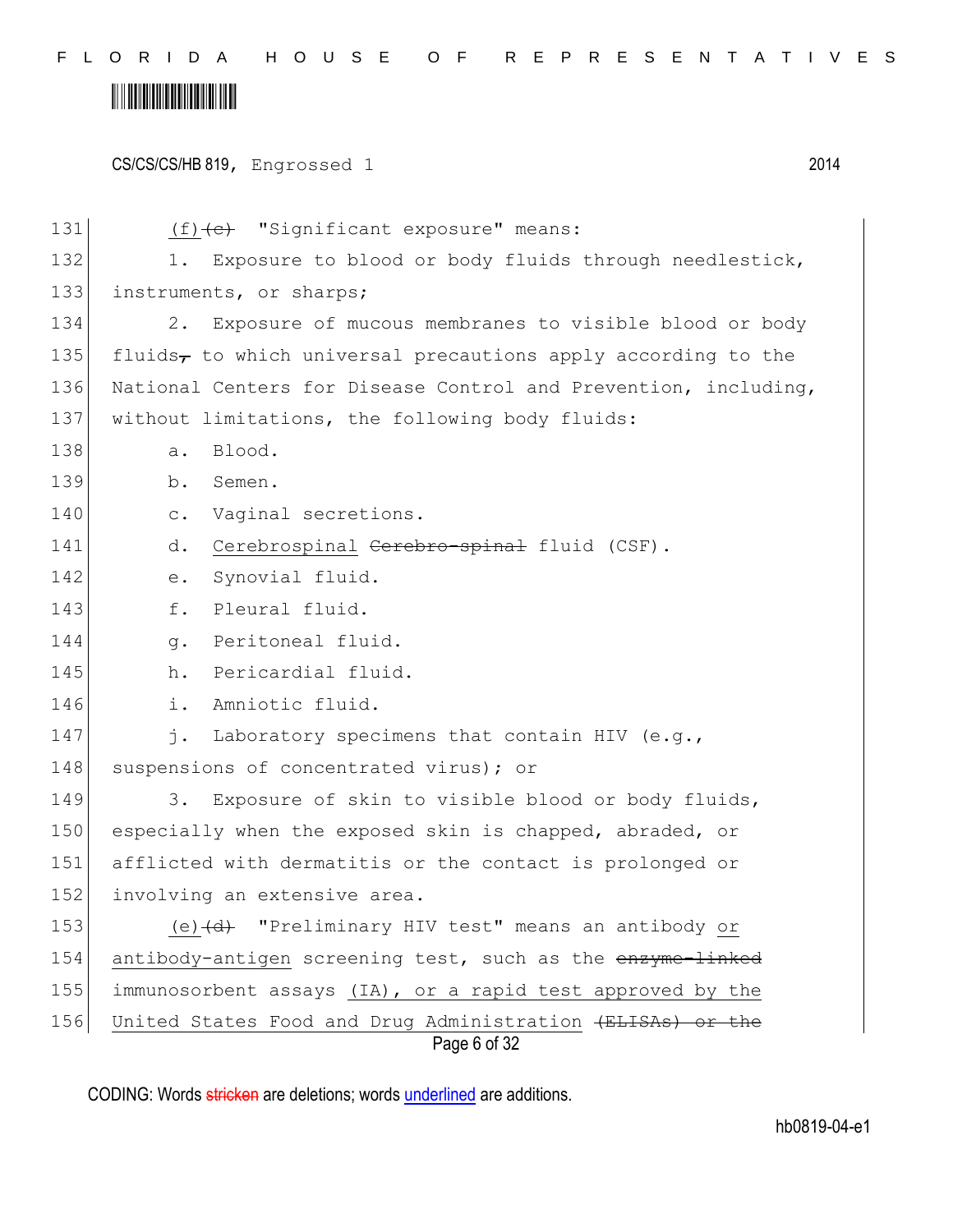# <u> Alban Alban Martin Alban A</u>

CS/CS/CS/HB 819, Engrossed 1 2014

Page 7 of 32 157 Single-Use Diagnostic System (SUDS). 158  $(q)$  (q)  $\left(e\right)$  "Test subject" or "subject of the test" means the 159 person upon whom an HIV test is performed, or the person who has 160 legal authority to make health care decisions for the test 161 subject. 162 (2) HUMAN IMMUNODEFICIENCY VIRUS TESTING; INFORMED 163 CONSENT; RESULTS; COUNSELING; CONFIDENTIALITY. 164 (a) Before performing an HIV test: 165 1. In a health care setting, the person to be tested shall 166 be provided information about the test and shall be notified 167 that the test is planned, that he or she has the right to 168 decline the test, and that he or she has the right to 169 confidential treatment of information identifying the subject of 170 the test and of the results of the test as provided by law. If 171 | the person to be tested declines the test, such decision shall 172 be documented in the medical record. No person in this state 173 shall order a test designed to identify the human 174 immunodeficiency virus, or its antigen or antibody, without 175 first obtaining the informed consent of the person upon whom the  $176$  test is being performed, except as specified in paragraph  $(h)$ . 177 Informed consent shall be preceded by an explanation of the 178 right to confidential treatment of information identifying the 179 subject of the test and the results of the test to the extent 180 provided by law. Information shall also be provided on the fact 181 that a positive HIV test result will be reported to the county 182 health department with sufficient information to identify the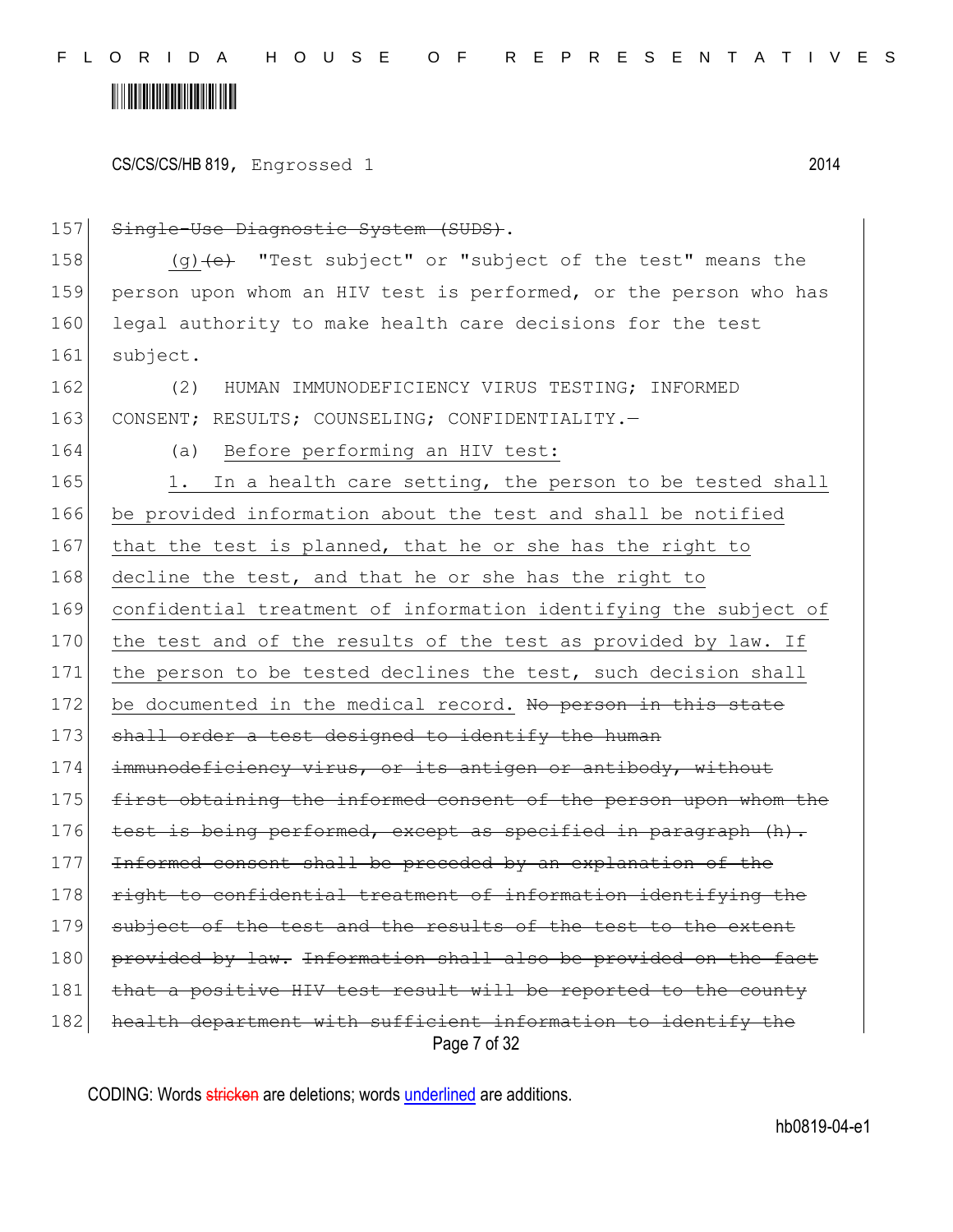# 

CS/CS/CS/HB 819, Engrossed 1 2014

| 183 | test subject and on the availability and location of sites at    |  |  |  |
|-----|------------------------------------------------------------------|--|--|--|
| 184 | which anonymous testing is performed. As required in paragraph   |  |  |  |
| 185 | (3) (c), each county health department shall maintain a list of  |  |  |  |
| 186 | sites at which anonymous testing is performed, including the     |  |  |  |
| 187 | locations, phone numbers, and hours of operation of the sites.   |  |  |  |
| 188 | Consent need not be in writing provided there is documentation   |  |  |  |
| 189 | in the medical record that the test has been explained and the   |  |  |  |
| 190 | consent has been obtained.                                       |  |  |  |
| 191 | 2. In a nonhealth care setting, a provider shall obtain          |  |  |  |
| 192 | the informed consent of the person upon whom the test is being   |  |  |  |
| 193 | performed. Informed consent shall be preceded by an explanation  |  |  |  |
| 194 | of the right to confidential treatment of information            |  |  |  |
| 195 | identifying the subject of the test and the results of the test  |  |  |  |
| 196 | as provided by law.                                              |  |  |  |
| 197 |                                                                  |  |  |  |
| 198 | The test subject shall also be informed that a positive HIV test |  |  |  |
| 199 | result will be reported to the county health department with     |  |  |  |
| 200 | sufficient information to identify the test subject and on the   |  |  |  |
| 201 | availability and location of sites at which anonymous testing is |  |  |  |
| 202 | performed. As required in paragraph (3)(c), each county health   |  |  |  |
| 203 | department shall maintain a list of sites at which anonymous     |  |  |  |
| 204 | testing is performed, including the locations, telephone         |  |  |  |
| 205 | numbers, and hours of operation of the sites.                    |  |  |  |
| 206 | Except as provided in paragraph (h), informed consent<br>(b)     |  |  |  |
| 207 | must be obtained from a legal guardian or other person           |  |  |  |
| 208 | authorized by law if when the person:<br>Page 8 of 32            |  |  |  |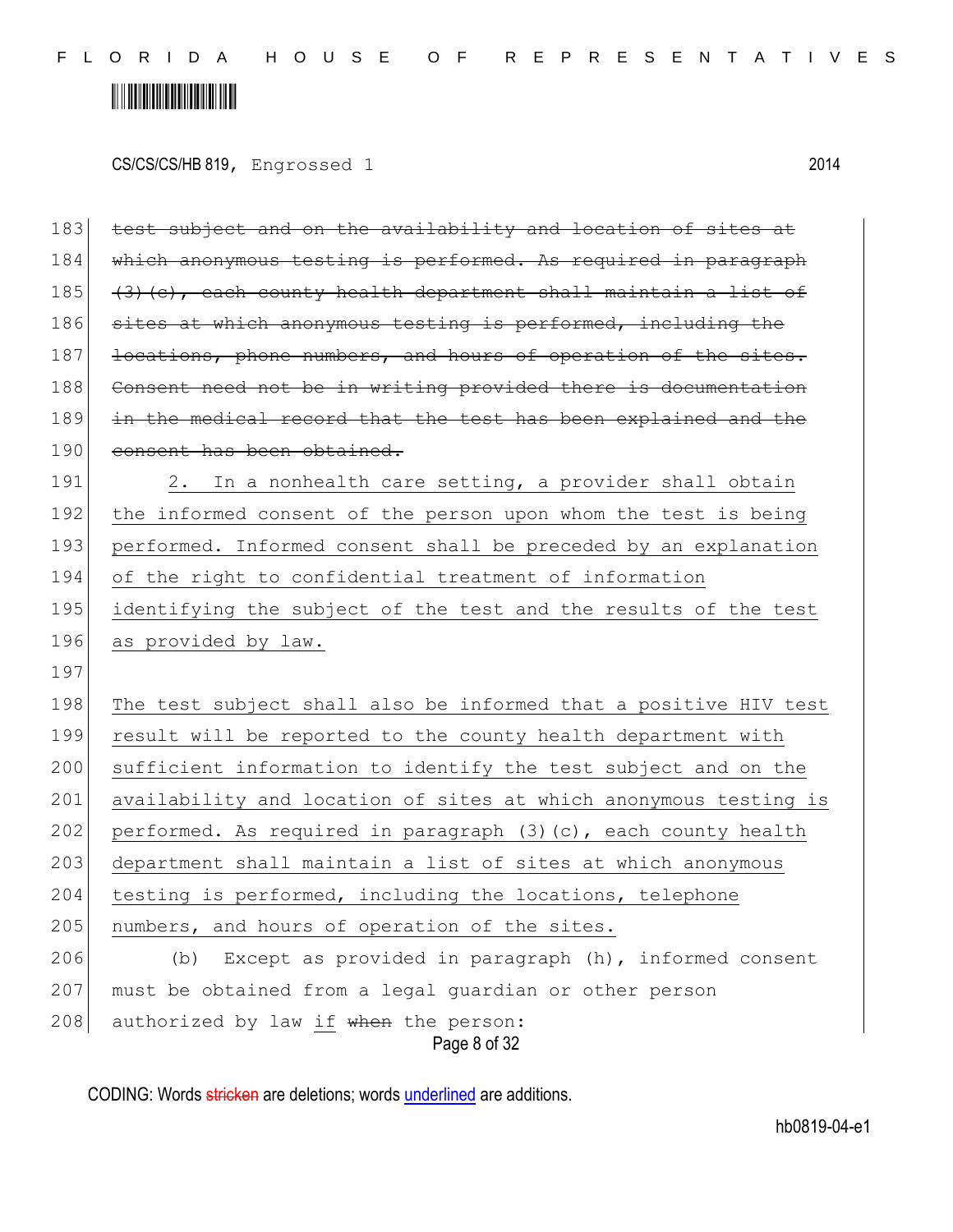CS/CS/CS/HB 819, Engrossed 1 2014

Page 9 of 32 209 1. Is not competent, is incapacitated, or is otherwise 210 unable to make an informed judgment; or 211 2. Has not reached the age of majority, except as provided 212 in s. 384.30. 213 (g) Human immunodeficiency virus test results contained in 214 the medical records of a hospital licensed under chapter 395 may 215 be released in accordance with s. 395.3025 without being subject 216 to the requirements of subparagraph (e)2., subparagraph (e)9., 217 or paragraph (f) if  $\frac{1}{2}$  provided the hospital has notified the 218 patient of the limited confidentiality protections afforded HIV 219 test results contained in hospital medical records obtained 220 written informed consent for the HIV test in accordance with 221 provisions of this section. 222  $(h)$  Notwithstanding the provisions of paragraph (a), 223 informed consent is not required: 224 1. When testing for sexually transmissible diseases is 225 required by state or federal law, or by rule including the 226 following situations: 227 a. HIV testing pursuant to s. 796.08 of persons convicted 228 of prostitution or of procuring another to commit prostitution. 229 b. HIV testing of inmates pursuant to s. 945.355 before 230 prior to their release from prison by reason of parole, 231 accumulation of gain-time credits, or expiration of sentence. 232 c. Testing for HIV by a medical examiner in accordance 233 with s. 406.11. 234 d. HIV testing of pregnant women pursuant to s. 384.31.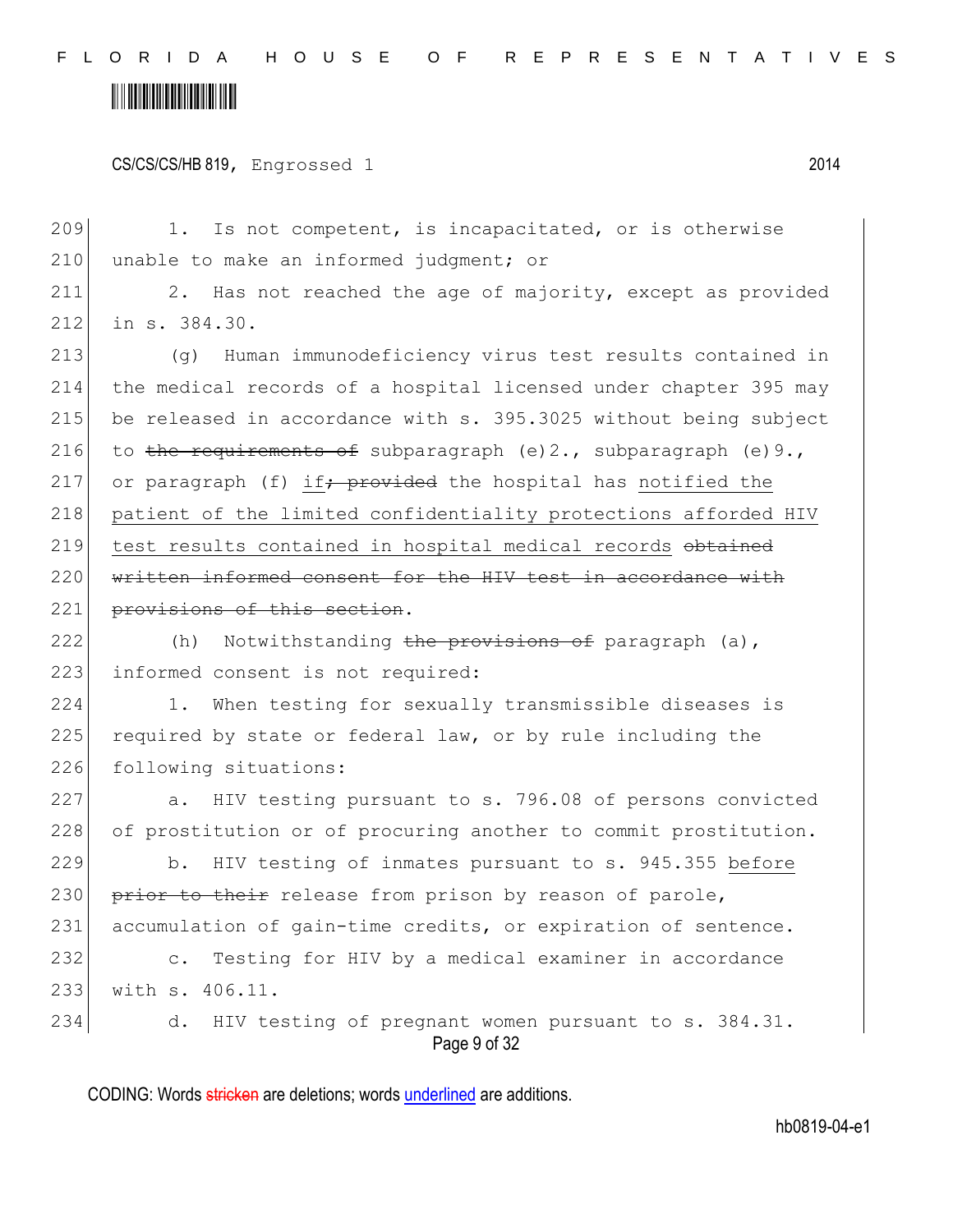#### CS/CS/CS/HB 819, Engrossed 1 2014

235 2. Those exceptions provided for blood, plasma, organs, 236 skin, semen, or other human tissue pursuant to s. 381.0041. 237 3. For the performance of an HIV-related test by licensed 238 medical personnel in bona fide medical emergencies if when the 239 test results are necessary for medical diagnostic purposes to 240 provide appropriate emergency care or treatment to the person 241 being tested and the patient is unable to consent, as supported 242 by documentation in the medical record. Notification of test 243 results in accordance with paragraph (c) is required. 244 4. For the performance of an HIV-related test by licensed 245 | medical personnel for medical diagnosis of acute illness where, 246 in the opinion of the attending physician, providing 247 notification obtaining informed consent would be detrimental to 248 the patient, as supported by documentation in the medical 249 record, and the test results are necessary for medical 250 diagnostic purposes to provide appropriate care or treatment to 251 the person being tested. Notification of test results in 252 accordance with paragraph (c) is required if it would not be 253 detrimental to the patient. This subparagraph does not authorize 254 the routine testing of patients for HIV infection without 255 notification informed consent.

256 5. If When HIV testing is performed as part of an autopsy 257 for which consent was obtained pursuant to s. 872.04.

Page 10 of 32 258 6. For the performance of an HIV test upon a defendant 259 pursuant to the victim's request in a prosecution for any type 260 of sexual battery where a blood sample is taken from the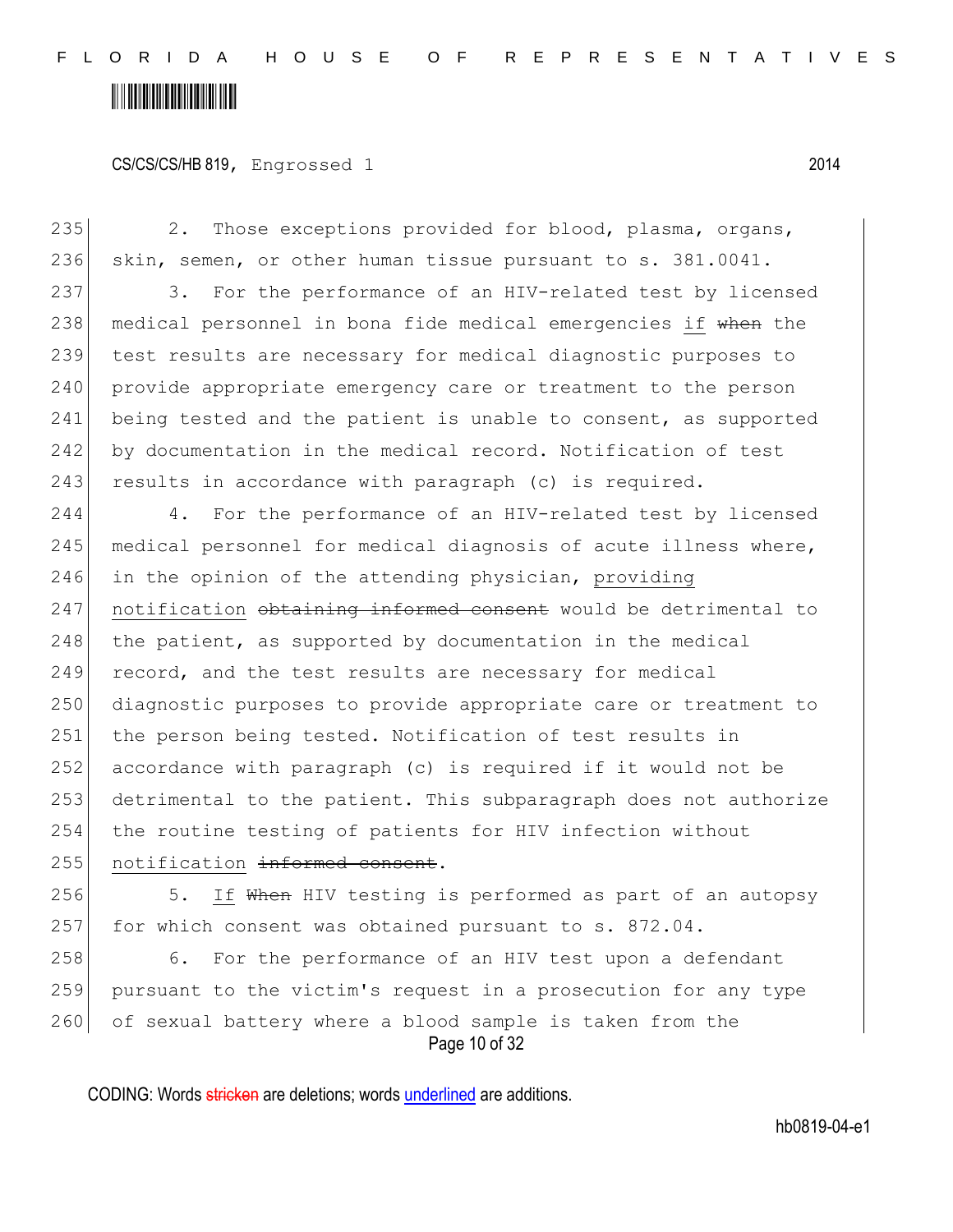CS/CS/CS/HB 819, Engrossed 1 2014

261 defendant voluntarily, pursuant to court order for any purpose, 262 or pursuant to the provisions of s. 775.0877, s. 951.27, or s. 263 960.003; however, the results of an any HIV test performed shall 264 be disclosed solely to the victim and the defendant, except as 265 provided in ss. 775.0877, 951.27, and 960.003.

266 7. If When an HIV test is mandated by court order.

267 8. For epidemiological research pursuant to s. 381.0031, 268 for research consistent with institutional review boards created 269 by 45 C.F.R. part 46, or for the performance of an HIV-related 270 test for the purpose of research, if the testing is performed in 271 a manner by which the identity of the test subject is not known 272 and may not be retrieved by the researcher.

273 9. If When human tissue is collected lawfully without the 274 consent of the donor for corneal removal as authorized by s. 275  $765.5185$  or enucleation of the eyes as authorized by s. 765.519.

Page 11 of 32 276 10. For the performance of an HIV test upon an individual 277 who comes into contact with medical personnel in such a way that 278 a significant exposure has occurred during the course of 279 employment or within the scope of practice and where a blood 280 sample is available which that was taken from that individual 281 voluntarily by medical personnel for other purposes. The term 282| "medical personnel" includes a licensed or certified health care 283 professional; an employee of a health care professional or 284 health care facility; employees of a laboratory licensed under 285 chapter 483; personnel of a blood bank or plasma center; a 286 medical student or other student who is receiving training as a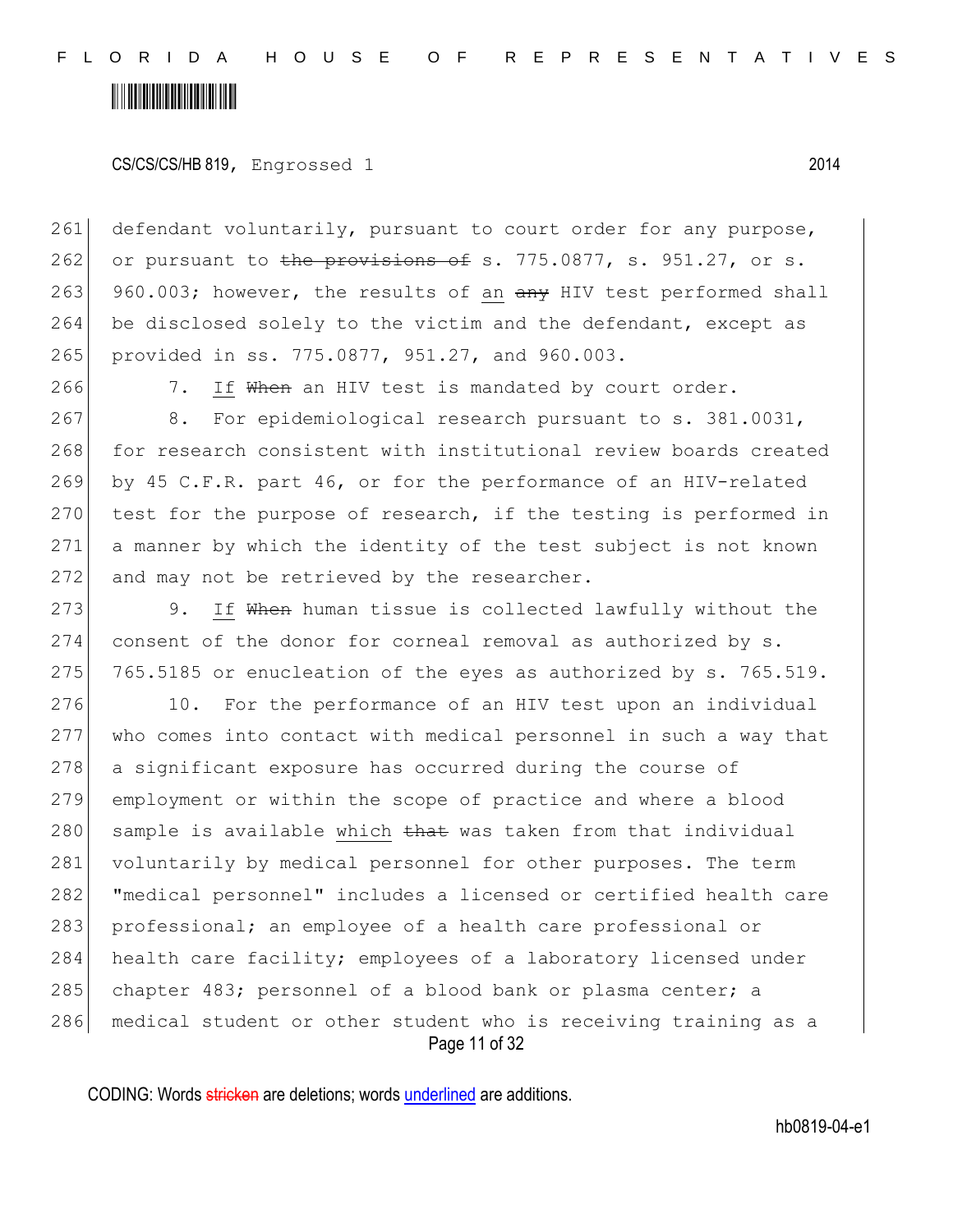CS/CS/CS/HB 819, Engrossed 1 2014

287 health care professional at a health care facility; and a 288 paramedic or emergency medical technician certified by the 289 department to perform life-support procedures under s. 401.23.

290 a. Before performing Prior to performance of an HIV test 291 on a voluntarily obtained blood sample, the individual from whom 292 the blood was obtained shall be requested to consent to the 293 performance of the test and to the release of the results. If 294 consent cannot be obtained within the time necessary to perform 295 the HIV test and begin prophylactic treatment of the exposed 296 medical personnel, all information concerning the performance of 297 an HIV test and any HIV test result shall be documented only in 298 | the medical personnel's record unless the individual gives 299 written consent to entering this information on the individual's 300 medical record.

Page 12 of 32 b. Reasonable attempts to locate the individual and to obtain consent shall be made, and all attempts must be documented. If the individual cannot be found or is incapable of providing consent, an HIV test may be conducted on the available blood sample. If the individual does not voluntarily consent to 306 | the performance of an HIV test, the individual shall be informed that an HIV test will be performed, and counseling shall be 308 furnished as provided in this section. However, HIV testing shall be conducted only after appropriate medical personnel 310 under the supervision of a licensed physician documents, in the medical record of the medical personnel, that there has been a significant exposure and that, in accordance with the written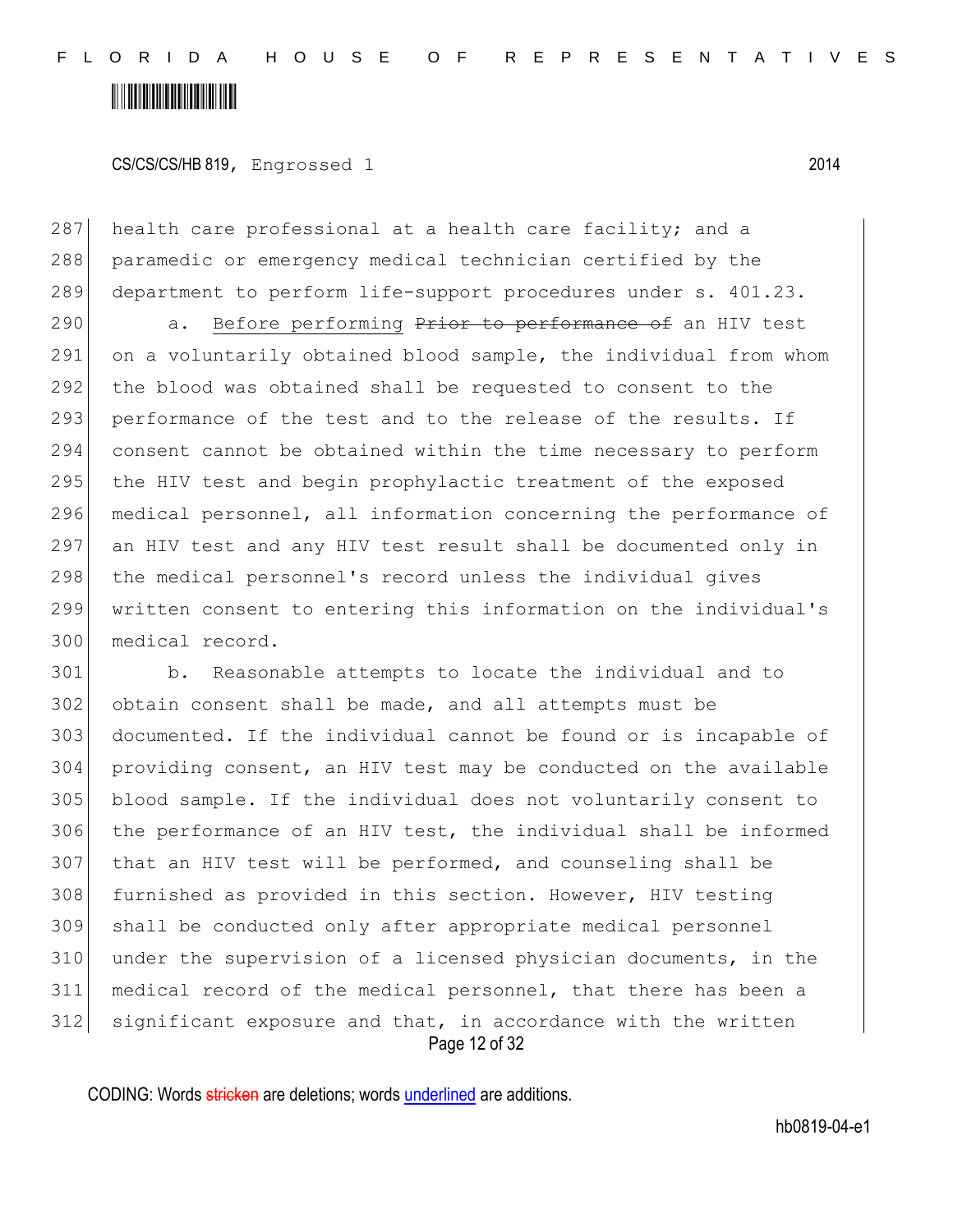CS/CS/CS/HB 819, Engrossed 1 2014

 protocols based on the National Centers for Disease Control and Prevention guidelines on HIV postexposure prophylaxis and in the physician's medical judgment, the information is medically necessary to determine the course of treatment for the medical personnel.

 c. Costs of an  $\frac{am}{y}$  HIV test of a blood sample performed with or without the consent of the individual, as provided in this subparagraph, shall be borne by the medical personnel or the employer of the medical personnel. However, costs of testing or treatment not directly related to the initial HIV tests or costs of subsequent testing or treatment may not be borne by the medical personnel or the employer of the medical personnel.

325 d. In order to use utilize the provisions of this 326 subparagraph, the medical personnel must either be tested for HIV pursuant to this section or provide the results of an HIV test taken within 6 months before  $\frac{1}{2}$  to the significant 329 exposure if such test results are negative.

 e. A person who receives the results of an HIV test pursuant to this subparagraph shall maintain the confidentiality of the information received and of the persons tested. Such confidential information is exempt from s. 119.07(1).

Page 13 of 32 f. If the source of the exposure will not voluntarily 335 submit to HIV testing and a blood sample is not available, the medical personnel or the employer of such person acting on behalf of the employee may seek a court order directing the 338 source of the exposure to submit to HIV testing. A sworn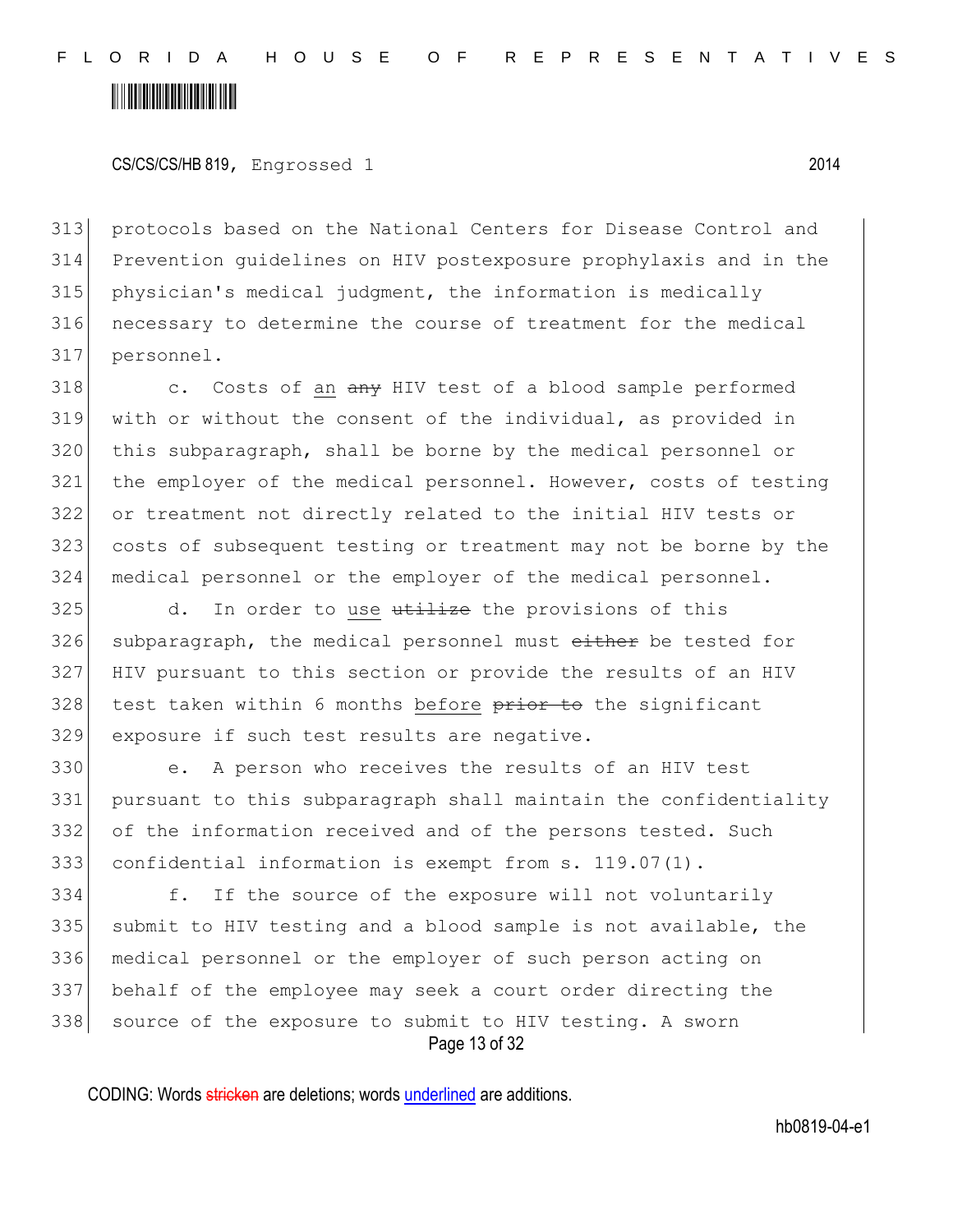#### 

CS/CS/CS/HB 819, Engrossed 1 2014

 statement by a physician licensed under chapter 458 or chapter 459 that a significant exposure has occurred and that, in the physician's medical judgment, testing is medically necessary to determine the course of treatment constitutes probable cause for the issuance of an order by the court. The results of the test shall be released to the source of the exposure and to the 345 person who experienced the exposure.

346 11. For the performance of an HIV test upon an individual who comes into contact with medical personnel in such a way that a significant exposure has occurred during the course of employment or within the scope of practice of the medical personnel while the medical personnel provides emergency medical 351 treatment to the individual; or notwithstanding s. 384.287, an individual who comes into contact with nonmedical personnel in such a way that a significant exposure has occurred while the nonmedical personnel provides emergency medical assistance during a medical emergency. For the purposes of this subparagraph, a medical emergency means an emergency medical condition outside of a hospital or health care facility that provides physician care. The test may be performed only during the course of treatment for the medical emergency.

Page 14 of 32 360 a. An individual who is capable of providing consent shall 361 be requested to consent to an HIV test before prior to the testing. If consent cannot be obtained within the time necessary to perform the HIV test and begin prophylactic treatment of the exposed medical personnel and nonmedical personnel, all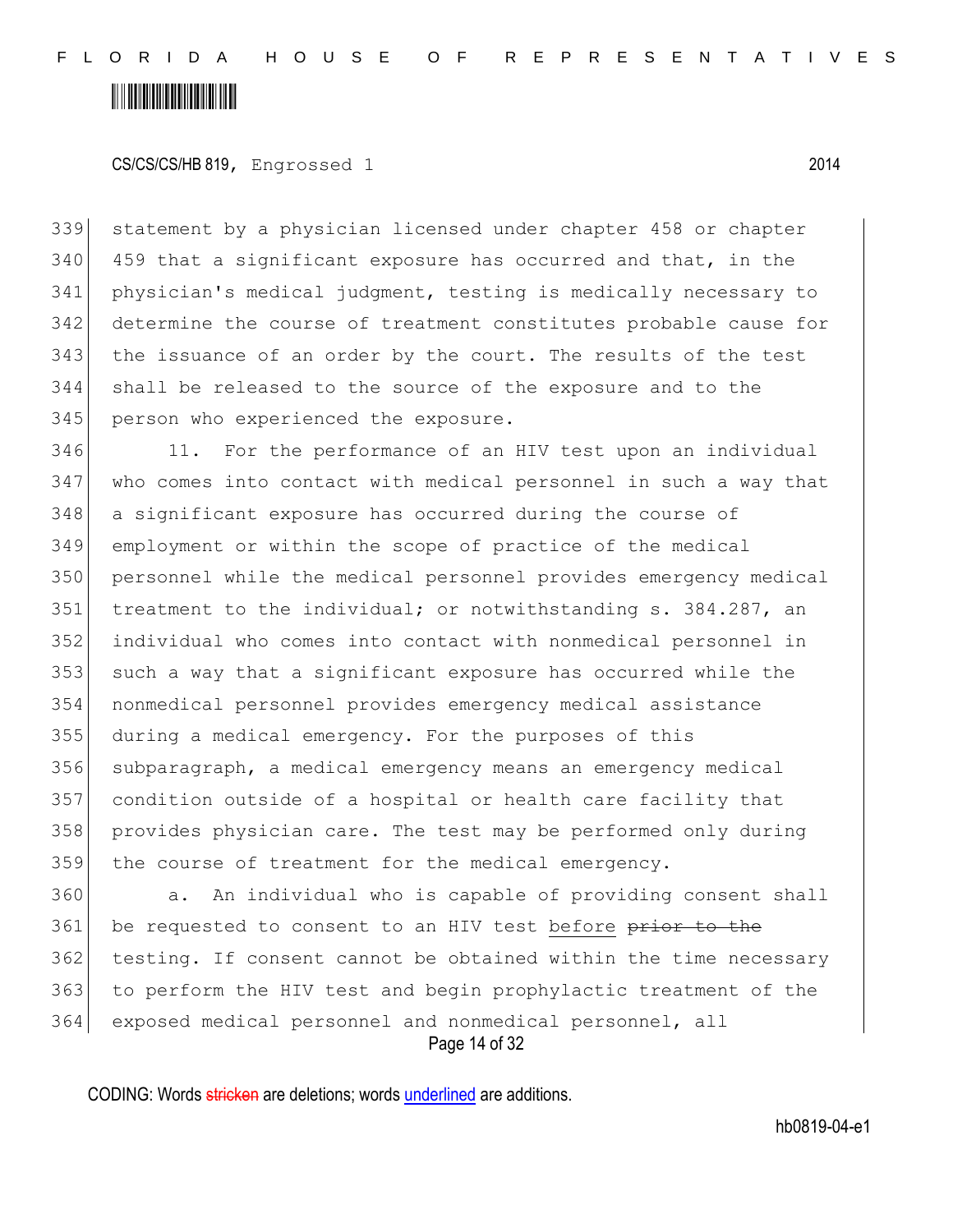CS/CS/CS/HB 819, Engrossed 1 2014

 information concerning the performance of an HIV test and its result, shall be documented only in the medical personnel's or nonmedical personnel's record unless the individual gives 368 written consent to entering this information in  $\Theta$ n the individual's medical record.

370 b. HIV testing shall be conducted only after appropriate medical personnel under the supervision of a licensed physician documents, in the medical record of the medical personnel or nonmedical personnel, that there has been a significant exposure and that, in accordance with the written protocols based on the National Centers for Disease Control and Prevention guidelines on HIV postexposure prophylaxis and in the physician's medical judgment, the information is medically necessary to determine the course of treatment for the medical personnel or nonmedical personnel.

380 c. Costs of any HIV test performed with or without the 381 consent of the individual, as provided in this subparagraph, shall be borne by the medical personnel or the employer of the medical personnel or nonmedical personnel. However, costs of testing or treatment not directly related to the initial HIV tests or costs of subsequent testing or treatment may not be borne by the medical personnel or the employer of the medical 387 personnel or nonmedical personnel.

Page 15 of 32 388 d. In order to use utilize the provisions of this 389 subparagraph, the medical personnel or nonmedical personnel 390 shall be tested for HIV pursuant to this section or shall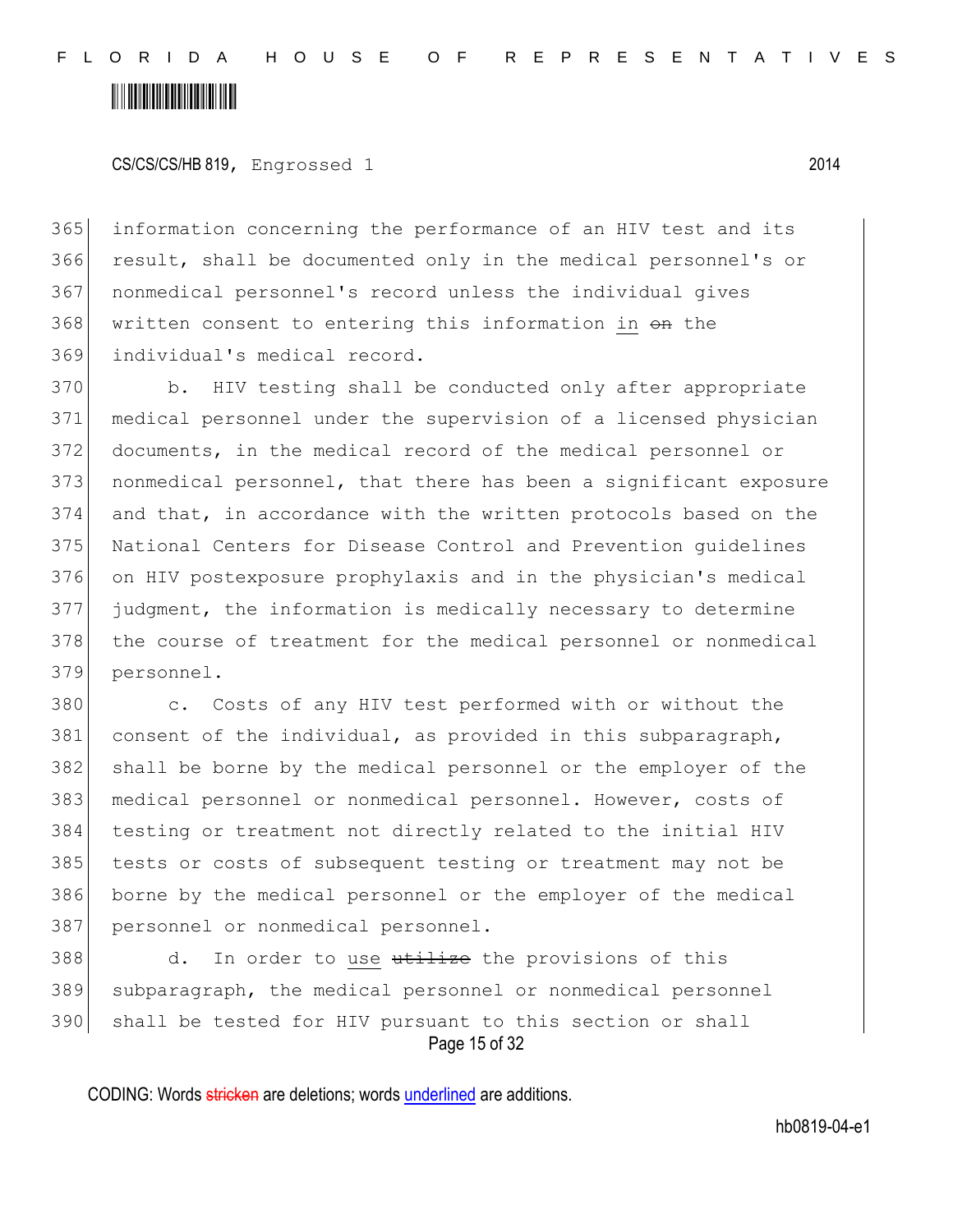CS/CS/CS/HB 819, Engrossed 1 2014

391 provide the results of an HIV test taken within 6 months before 392 prior to the significant exposure if such test results are 393 negative.

 e. A person who receives the results of an HIV test pursuant to this subparagraph shall maintain the confidentiality 396 of the information received and of the persons tested. Such confidential information is exempt from s. 119.07(1).

398 f. If the source of the exposure will not voluntarily 399 submit to HIV testing and a blood sample was not obtained during 400 treatment for the medical emergency, the medical personnel, the 401 employer of the medical personnel acting on behalf of the 402 employee, or the nonmedical personnel may seek a court order 403 directing the source of the exposure to submit to HIV testing. A 404 sworn statement by a physician licensed under chapter 458 or 405 chapter 459 that a significant exposure has occurred and that, 406 in the physician's medical judgment, testing is medically 407 necessary to determine the course of treatment constitutes 408 probable cause for the issuance of an order by the court. The 409 results of the test shall be released to the source of the 410 exposure and to the person who experienced the exposure.

411 12. For the performance of an HIV test by the medical examiner or attending physician upon an individual who expired 413 or could not be resuscitated while receiving emergency medical assistance or care and who was the source of a significant exposure to medical or nonmedical personnel providing such assistance or care.

#### Page 16 of 32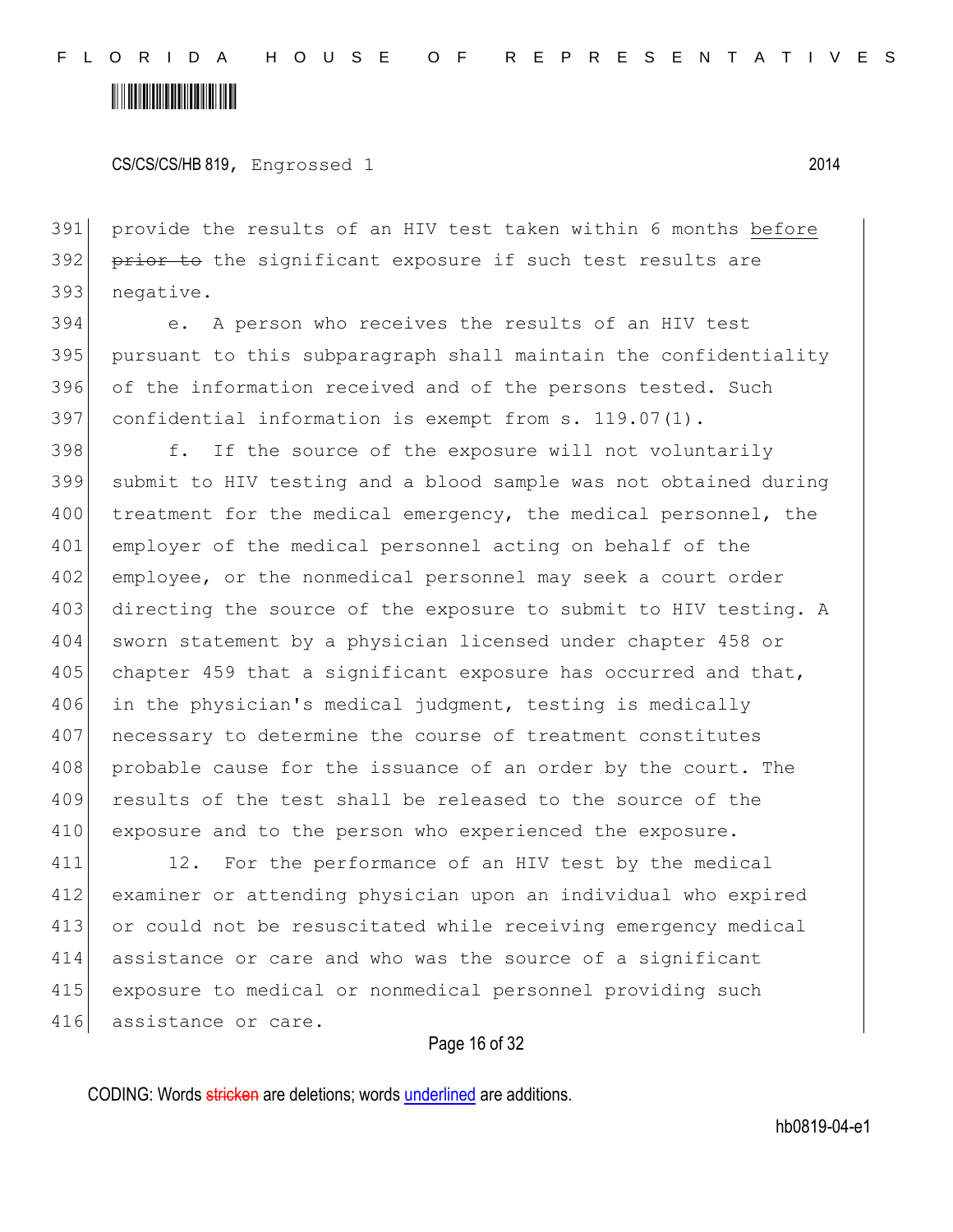CS/CS/CS/HB 819, Engrossed 1 2014

417 a. HIV testing may be conducted only after appropriate medical personnel under the supervision of a licensed physician documents in the medical record of the medical personnel or 420 | nonmedical personnel that there has been a significant exposure 421 and that, in accordance with the written protocols based on the National Centers for Disease Control and Prevention guidelines on HIV postexposure prophylaxis and in the physician's medical judgment, the information is medically necessary to determine the course of treatment for the medical personnel or nonmedical personnel.

427 b. Costs of an any HIV test performed under this 428 subparagraph may not be charged to the deceased or to the family 429 of the deceased person.

430 c. For the provisions of this subparagraph to be 431 applicable, the medical personnel or nonmedical personnel must 432 be tested for HIV under this section or must provide the results 433 of an HIV test taken within 6 months before the significant 434 exposure if such test results are negative.

435 d. A person who receives the results of an HIV test 436 pursuant to this subparagraph shall comply with paragraph (e).

Page 17 of 32 437 13. For the performance of an HIV-related test medically 438 indicated by licensed medical personnel for medical diagnosis of 439 a hospitalized infant as necessary to provide appropriate care 440 and treatment of the infant if  $when,$  after a reasonable attempt, 441 a parent cannot be contacted to provide consent. The medical 442 records of the infant must shall reflect the reason consent of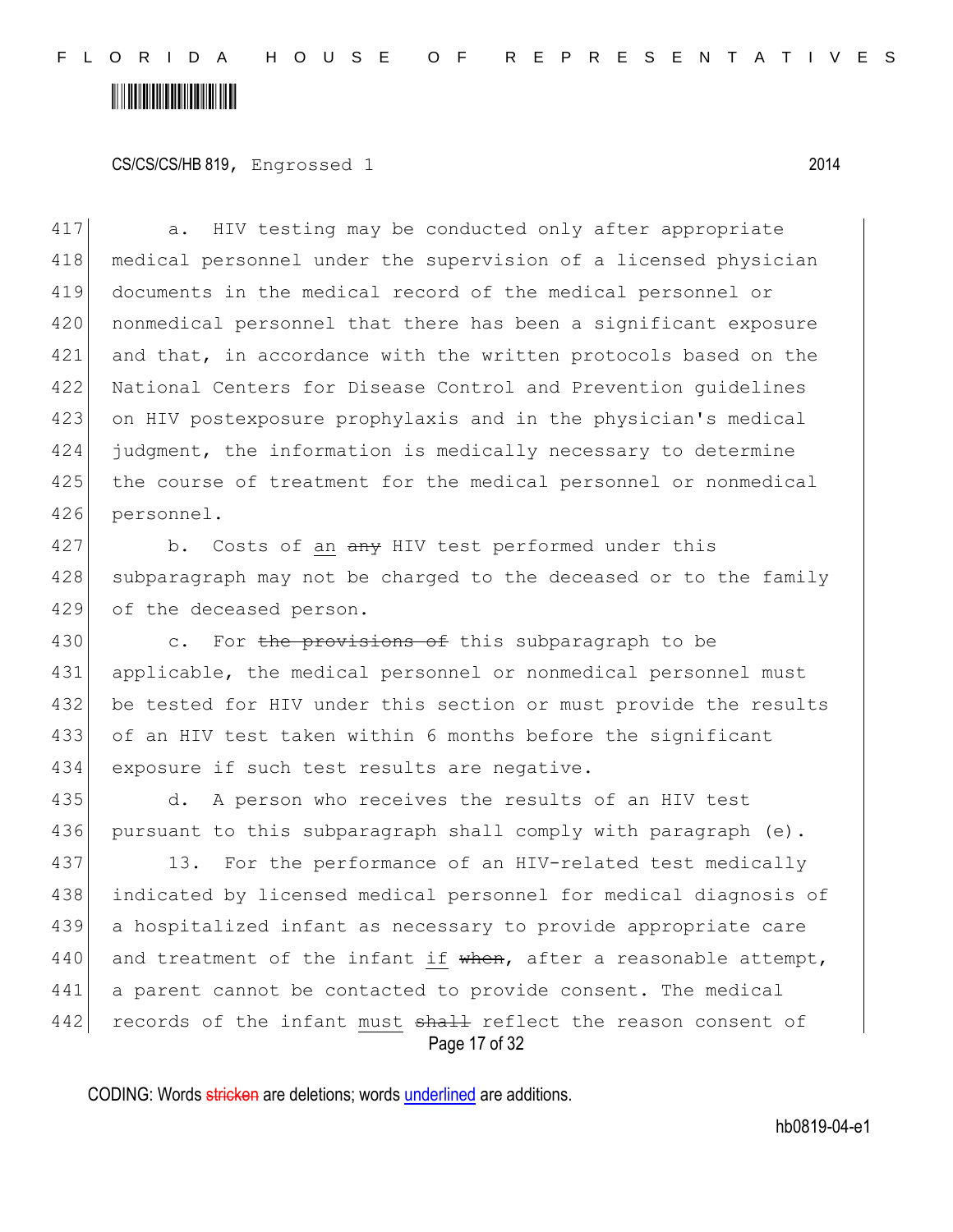CS/CS/CS/HB 819, Engrossed 1 2014

443 the parent was not initially obtained. Test results shall be 444 provided to the parent when the parent is located.

445 14. For the performance of HIV testing conducted to 446 monitor the clinical progress of a patient previously diagnosed 447 to be HIV positive.

448 15. For the performance of repeated HIV testing conducted 449 to monitor possible conversion from a significant exposure.

450 (4) HUMAN IMMUNODEFICIENCY VIRUS TESTING REQUIREMENTS; 451 REGISTRATION WITH THE DEPARTMENT OF HEALTH; EXEMPTIONS FROM 452 REGISTRATION.—No county health department and no other person in 453 this state shall conduct or hold themselves out to the public as 454 conducting a testing program for acquired immune deficiency 455 syndrome or human immunodeficiency virus status without first 456 registering with the Department of Health, reregistering each 457 year, complying with all other applicable provisions of state 458 law, and meeting the following requirements:

Page 18 of 32 459 (d) A program in a health care setting shall meet the 460 notification criteria contained in subparagraph  $(2)$  (a)1. A 461 program in a nonhealth care setting shall meet all informed 462 consent criteria contained in subparagraph  $(2)$  (a) 2. The program 463 must meet all the informed consent criteria contained in  $464$  subsection  $(2)$ . 465 Section 3. Subsection (1) of section 382.011, Florida 466 Statutes, is amended to read: 467 382.011 Medical examiner determination of cause of death. 468 (1) In the case of any death or fetal death involving the

CODING: Words stricken are deletions; words underlined are additions.

hb0819-04-e1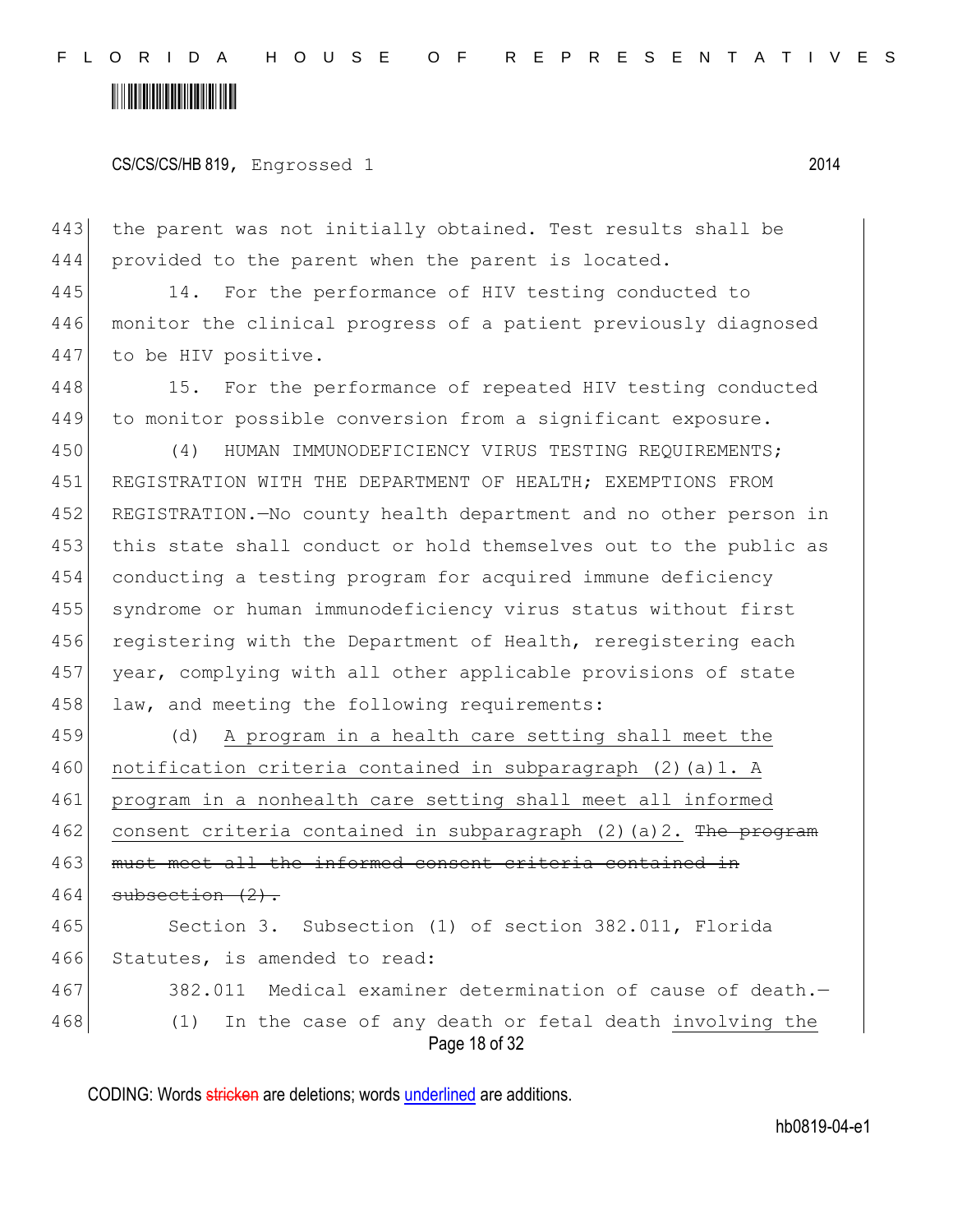CS/CS/CS/HB 819, Engrossed 1 2014

469 circumstances due to causes or conditions listed in s. 406.11(1) 470 406.11, any death that occurred more than 12 months after the 471 decedent was last treated by a primary or attending physician as 472 defined in s. 382.008(3), or any death for which there is reason 473 to believe that the death may have been due to an unlawful act 474 or neglect, the funeral director or other person to whose 475 attention the death may come shall refer the case to the 476 district medical examiner of the county in which the death 477 occurred or the body was found for investigation and 478 determination of the cause of death. A member of the public may 479 not be charged a fee by a county or district medical examiner 480 for an examination, investigation, or autopsy performed to 481 determine the cause of death pursuant to s.  $406.11(1)$ . However, 482 a county, by resolution or ordinance of the board of county 483 commissioners, may charge a medical examiner approval fee not to 484 exceed \$50 when a body is to be cremated, buried at sea, or 485 dissected. 486 Section 4. Paragraph (e) of subsection (4) of section 487 395.3025, Florida Statutes, is amended to read: 488 395.3025 Patient and personnel records; copies; 489 examination.— 490 (4) Patient records are confidential and may must not be 491 disclosed without the consent of the patient or his or her legal 492 representative, but appropriate disclosure may be made without

493 such consent to:

Page 19 of 32 494 (e) The department ageney upon subpoena issued pursuant to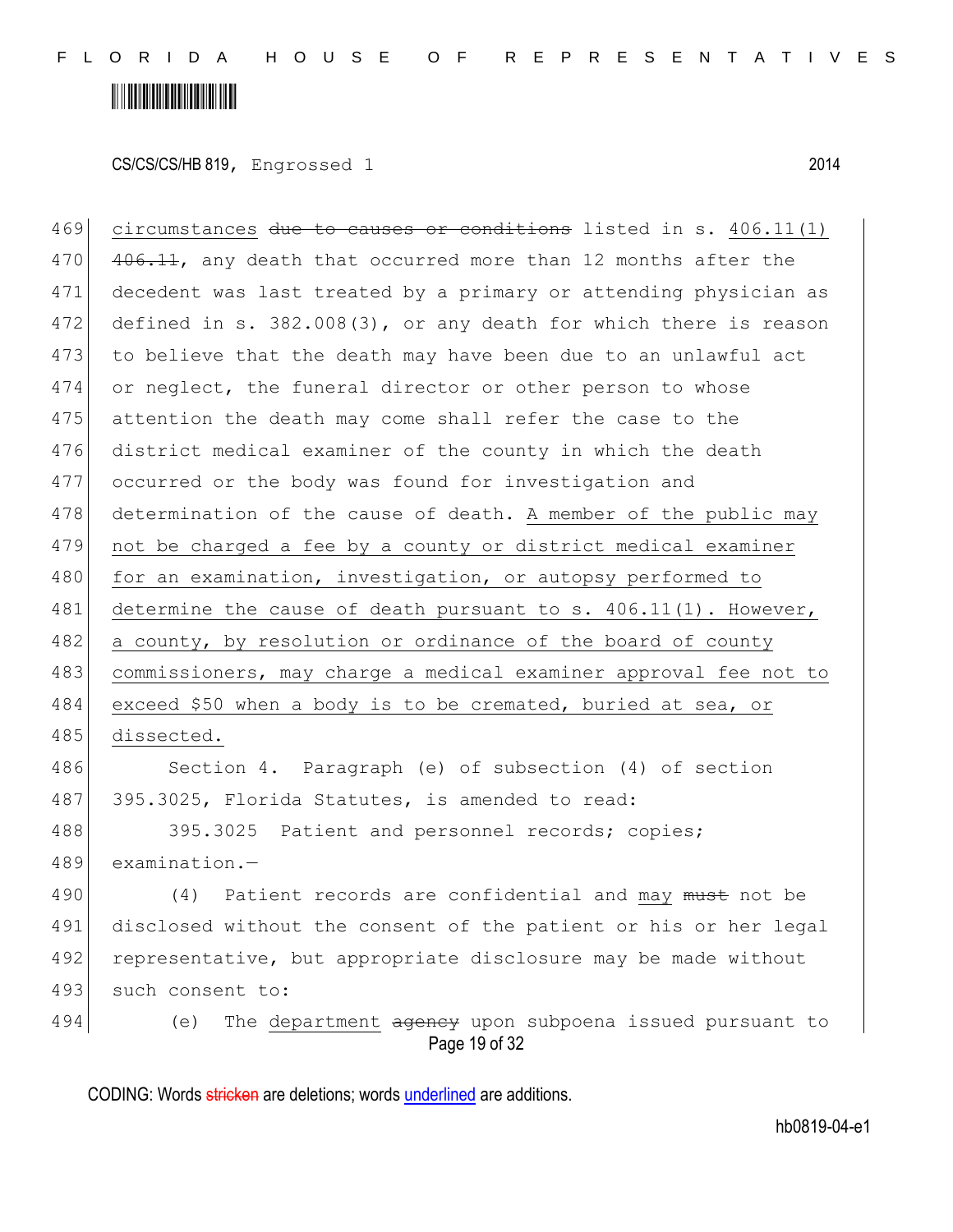#### <u> Alban Alban Martin Alban A</u>

CS/CS/CS/HB 819, Engrossed 1 2014

Page 20 of 32 495 s. 456.071. $\tau$  but The records obtained thereby must be used 496 solely for the purpose of the department agency and the 497 appropriate professional board in its investigation, 498 prosecution, and appeal of disciplinary proceedings. If the 499 department agency requests copies of the records, the facility 500 shall charge a fee pursuant to this section no more than its 501 actual copying costs, including reasonable staff time. The 502 department and the appropriate professional board must maintain 503 the confidentiality of patient records obtained under this 504 paragraph pursuant to s. 456.057. A licensee who is the subject 505 of a department investigation may inspect or receive a copy of a 506 patient record connected with the investigation if the licensee 507 agrees in writing to maintain the confidentiality of the patient 508 record pursuant to s. 456.057 must be sealed and must not be 509 available to the public pursuant to s. 119.07(1) or any other 510 statute providing access to records, nor may they be available 511 to the public as part of the record of investigation for and 512 prosecution in disciplinary proceedings made available to the 513 public by the agency or the appropriate regulatory board. 514 However, the agency must make available, upon written request by 515 a practitioner against whom probable cause has been found, any 516 such records that form the basis of the determination of 517 <del>probable cause.</del> 518 Section 5. Subsection (2) of section 456.013, Florida 519 Statutes, is amended to read: 520 456.013 Department; general licensing provisions.—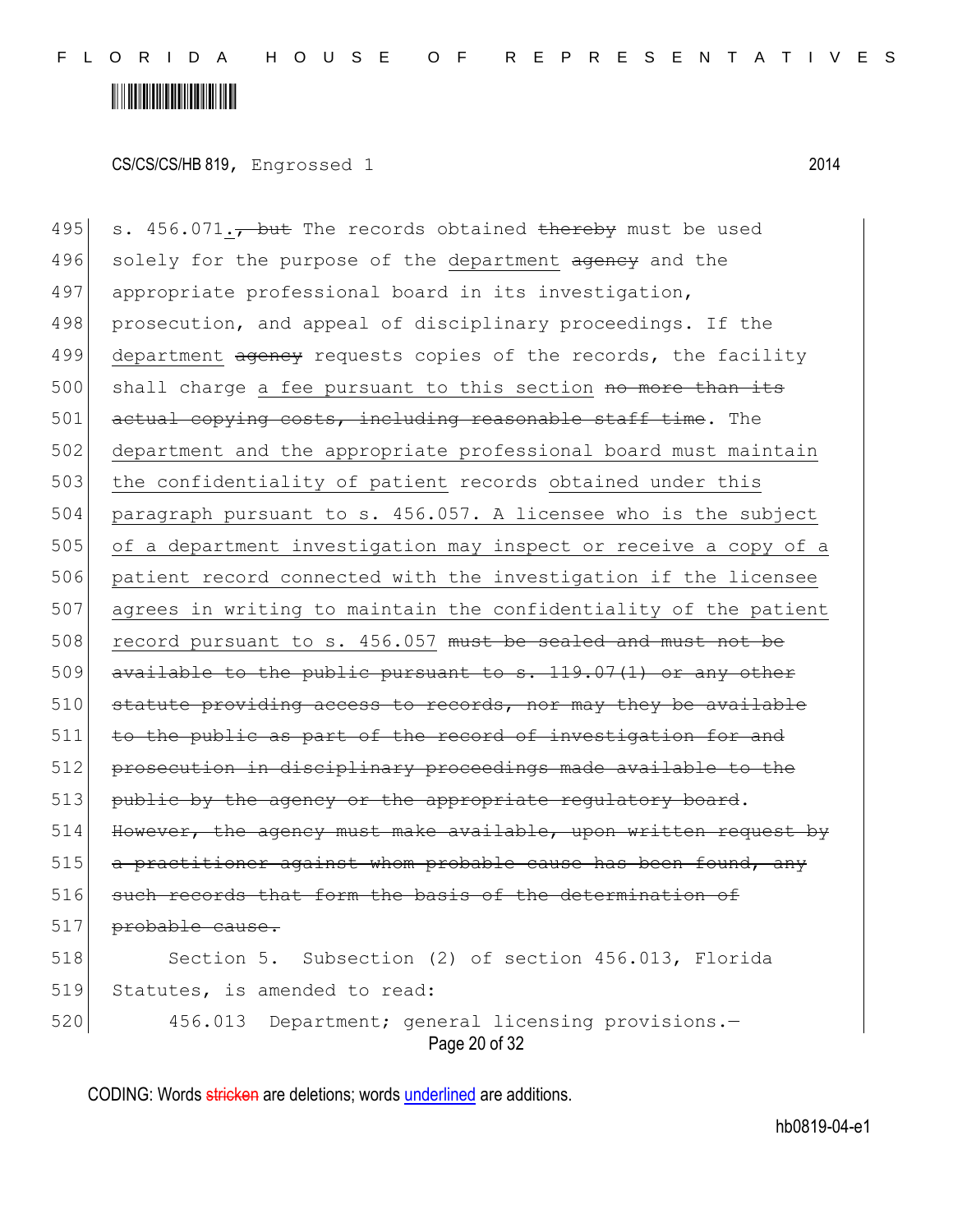CS/CS/CS/HB 819, Engrossed 1 2014

 $521$  (2) Before the issuance of a  $\frac{1}{2}$  any license, the department 522 shall charge an initial license fee as determined by the 523 applicable board or, if there is no board, by rule of the 524 department. Upon receipt of the appropriate license fee, the  $525$  department shall issue a license to a  $\frac{1}{2}$  derived by 526 the appropriate board, or its designee, as having met the 527 licensure requirements imposed by law or rule. The license shall 528 consist of a wallet-size identification card and a wall card 529 measuring  $6$   $1/2$  inches by 5 inches. The licensee shall surrender 530 the license to the department the wallet-size identification 531 card and the wall card if the licensee's license was is issued 532 in error or is revoked.

 Section 6. Subsections (5) through (11) of section 456.025, Florida Statutes, are renumbered as subsections (4) through (10), respectively, and present subsections (4) and (6) 536 are amended to read:

537 456.025 Fees; receipts; disposition.-

 $538$  (4) Each board, or the department if there is no board, 539 may charge a fee not to exceed \$25, as determined by rule, for  $540$  the issuance of a wall certificate pursuant to s.  $456.013(2)$ 541 requested by a licensee who was licensed prior to July 1, 1998, 542 or for the issuance of a duplicate wall certificate requested by 543 any licensee.

Page 21 of 32 544 (5) $(6)$  If the cash balance of the trust fund at the end of 545 any fiscal year exceeds the total appropriation provided for the 546 regulation of the health care professions in the prior fiscal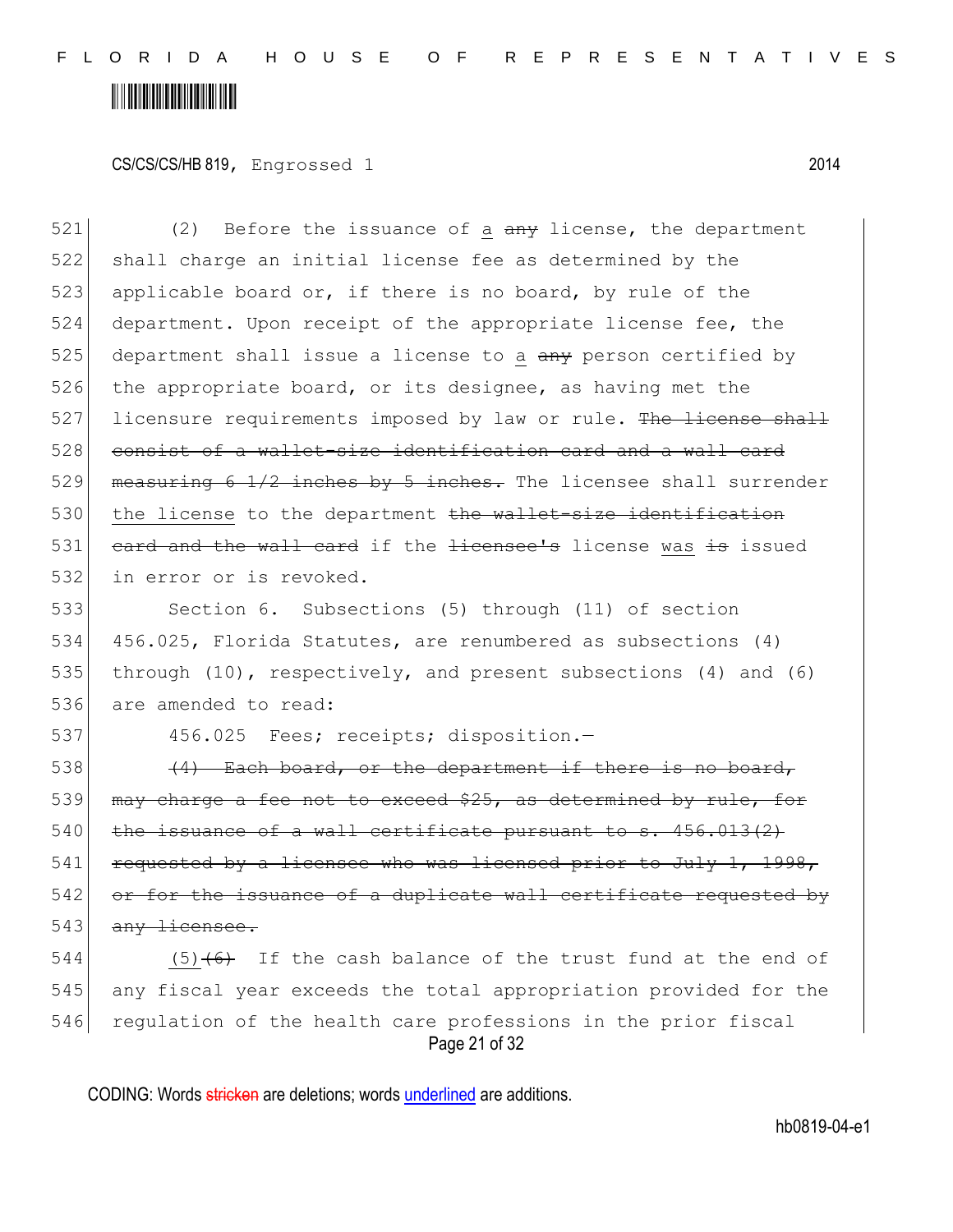CS/CS/CS/HB 819, Engrossed 1 2014

Page 22 of 32 547 year, the boards, in consultation with the department, may lower 548 the license renewal fees. When the department determines, based 549 on long-range estimates of revenue, that a profession's trust 550 fund balance exceeds the amount required to cover necessary 551 functions, each board, or the department when there is no board, 552 may adopt rules to implement the waiver of initial application 553 fees, initial licensure fees, unlicensed activity fees, or 554 renewal fees for that profession. The waiver of renewal fees may 555 not exceed 2 years. 556 Section 7. Subsection (2) of section 456.032, Florida 557 Statutes, is amended to read: 558 456.032 Hepatitis B or HIV carriers.— 559 (2) Any person licensed by the department and any other 560 person employed by a health care facility who contracts a blood-561 borne infection shall have a rebuttable presumption that the 562 illness was contracted in the course and scope of his or her 563 employment, provided that the person, as soon as practicable, 564 reports to the person's supervisor or the facility's risk 565 manager any significant exposure, as that term is defined in s. 566 381.004(1)(f)  $381.004(1)$  (e), to blood or body fluids. The 567 employer may test the blood or body fluid to determine if it is 568 infected with the same disease contracted by the employee. The 569 employer may rebut the presumption by the preponderance of the 570 evidence. Except as expressly provided in this subsection, there 571 shall be no presumption that a blood-borne infection is a job-572 related injury or illness.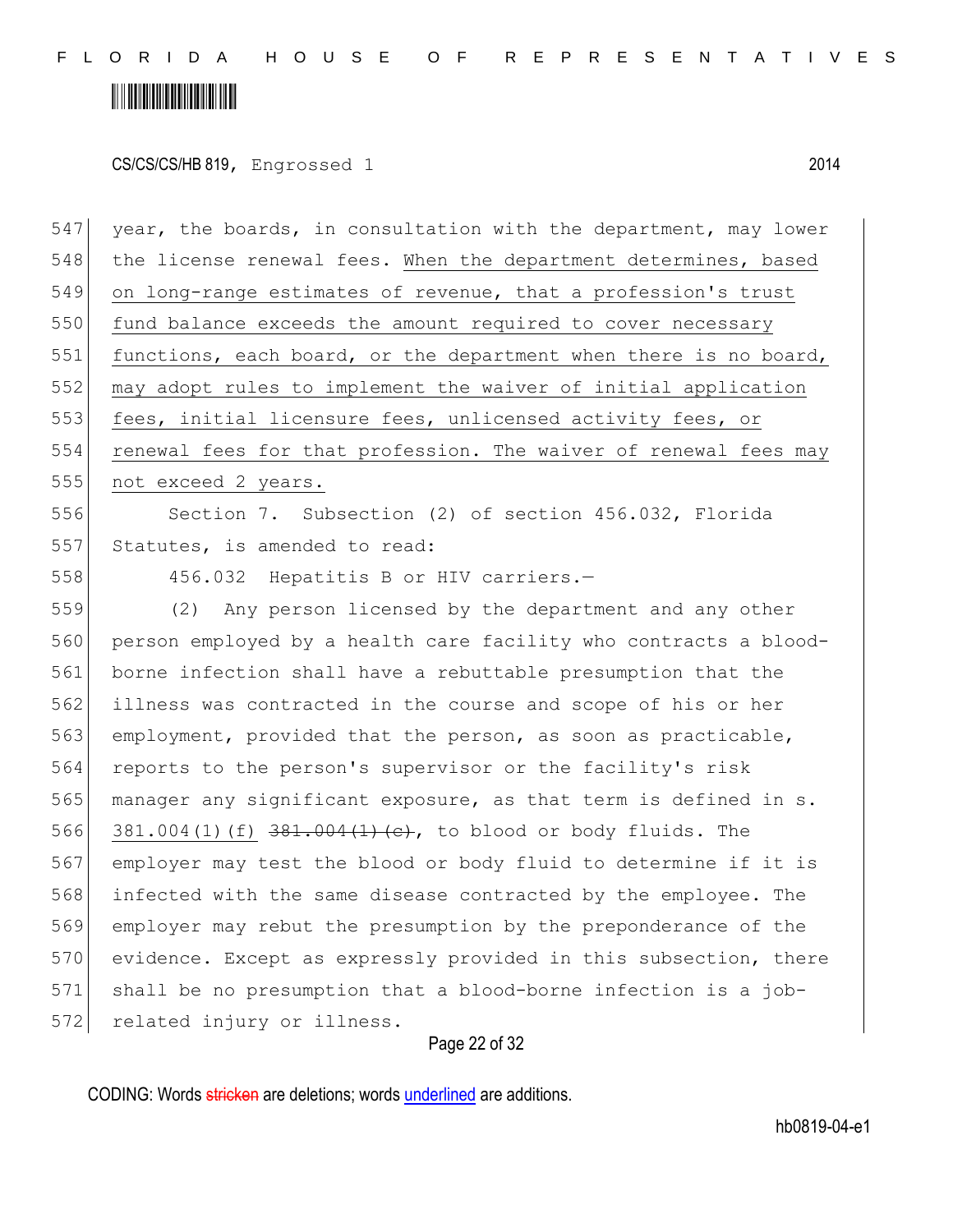# 

CS/CS/CS/HB 819, Engrossed 1 2014

| 573<br>Section 8. Subsections $(2)$ , $(3)$ , and $(4)$ of section              |  |  |  |
|---------------------------------------------------------------------------------|--|--|--|
|                                                                                 |  |  |  |
| 574<br>458.319, Florida Statutes, are renumbered as subsections (3),            |  |  |  |
| 575<br>$(4)$ , and $(5)$ , respectively, and a new subsection $(2)$ is added to |  |  |  |
| 576<br>that section to read:                                                    |  |  |  |
| 577<br>458.319 Renewal of license.-                                             |  |  |  |
| 578<br>(2) Each licensee shall demonstrate his or her                           |  |  |  |
| 579<br>professional competency by completing at least 40 hours of               |  |  |  |
| 580<br>continuing medical education every 2 years. The board, by rule,          |  |  |  |
| 581<br>may:                                                                     |  |  |  |
| 582<br>(a) Provide that continuing medical education approved by                |  |  |  |
| 583<br>the American Medical Association satisfies some or all of the            |  |  |  |
| 584<br>continuing medical education requirements.                               |  |  |  |
| 585<br>(b) Mandate specific continuing medical education                        |  |  |  |
| 586<br>requirements.                                                            |  |  |  |
| 587<br>(c) Approve alternative methods for obtaining continuing                 |  |  |  |
| 588<br>medical education credits, including, but not limited to:                |  |  |  |
| 589<br>1. Attendance at a board meeting at which another licensee               |  |  |  |
| 590<br>is disciplined;                                                          |  |  |  |
| 591<br>2. Service as a volunteer expert witness for the                         |  |  |  |
| 592<br>department in a disciplinary proceeding; or                              |  |  |  |
| 593<br>3. Service as a member of a probable cause panel following               |  |  |  |
| 594<br>expiration of a board member's term.                                     |  |  |  |
| 595<br>Section 9. Subsection (3) of section 458.3485, Florida                   |  |  |  |
| 596<br>Statutes, is amended to read:                                            |  |  |  |
| 597<br>Medical assistant.-<br>458.3485                                          |  |  |  |
| 598<br>TIFICATION.—Medical assistants may be certified by<br>Page 23 of 32      |  |  |  |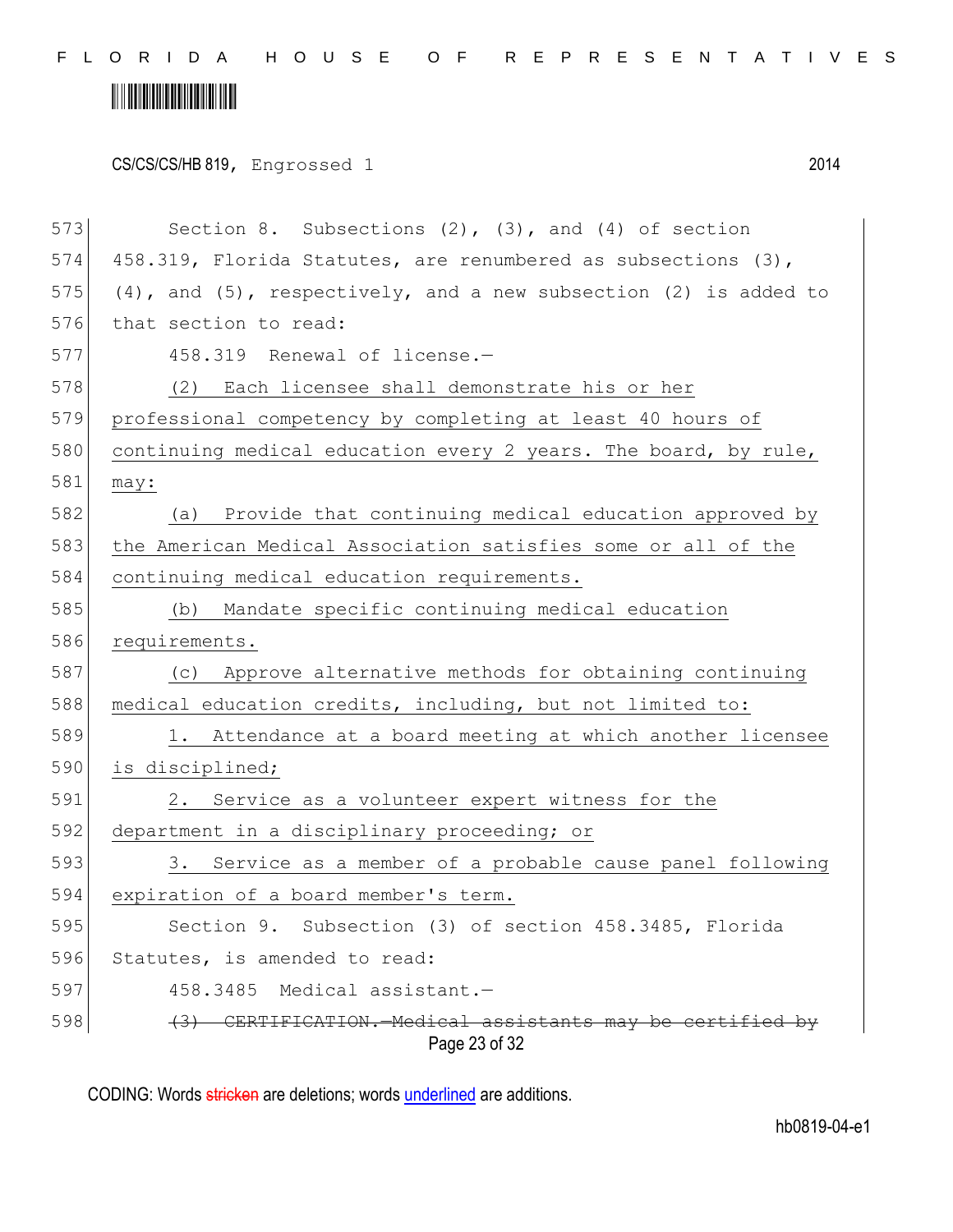#### <u> Alban Alban Martin Alban A</u>

|  | CS/CS/CS/HB 819, Engrossed 1 | 2014 |
|--|------------------------------|------|
|--|------------------------------|------|

Page 24 of 32 599 the American Association of Medical Assistants or 600 Registered Medical Assistant by the American Medical 601 Technologists. 602 Section 10. Subsection (7) of section 464.203, Florida 603 Statutes, is amended to read: 604 464.203 Certified nursing assistants; certification 605 requirement.-606  $(7)$  A certified nursing assistant shall complete 24  $\pm 2$ 607 hours of inservice training every 2 years during each calendar 608  $|$  year. The certified nursing assistant is shall be responsible 609 for maintaining documentation demonstrating compliance with 610 these provisions. The Council on Certified Nursing Assistants, 611  $\left| \right|$  in accordance with s. 464.2085(2)(b), shall propose rules to 612 implement this subsection. 613 Section 11. Section 464.2085, Florida Statutes, is 614 repealed. 615 Section 12. Subsection (2) of section 466.032, Florida 616 Statutes, is amended to read: 617 466.032 Registration.—  $618$  (2) Upon the failure of any dental laboratory operator to 619 comply with subsection  $(1)$ , the department shall notify her or  $620$  him by registered mail, within 1 month after the registration 621 renewal date, return receipt requested, at her or his last known 622 address, of such failure and inform her or him of the provisions 623 of subsections  $(3)$  and  $(4)$ . 624 Section 13. Subsection (8) of section 467.009, Florida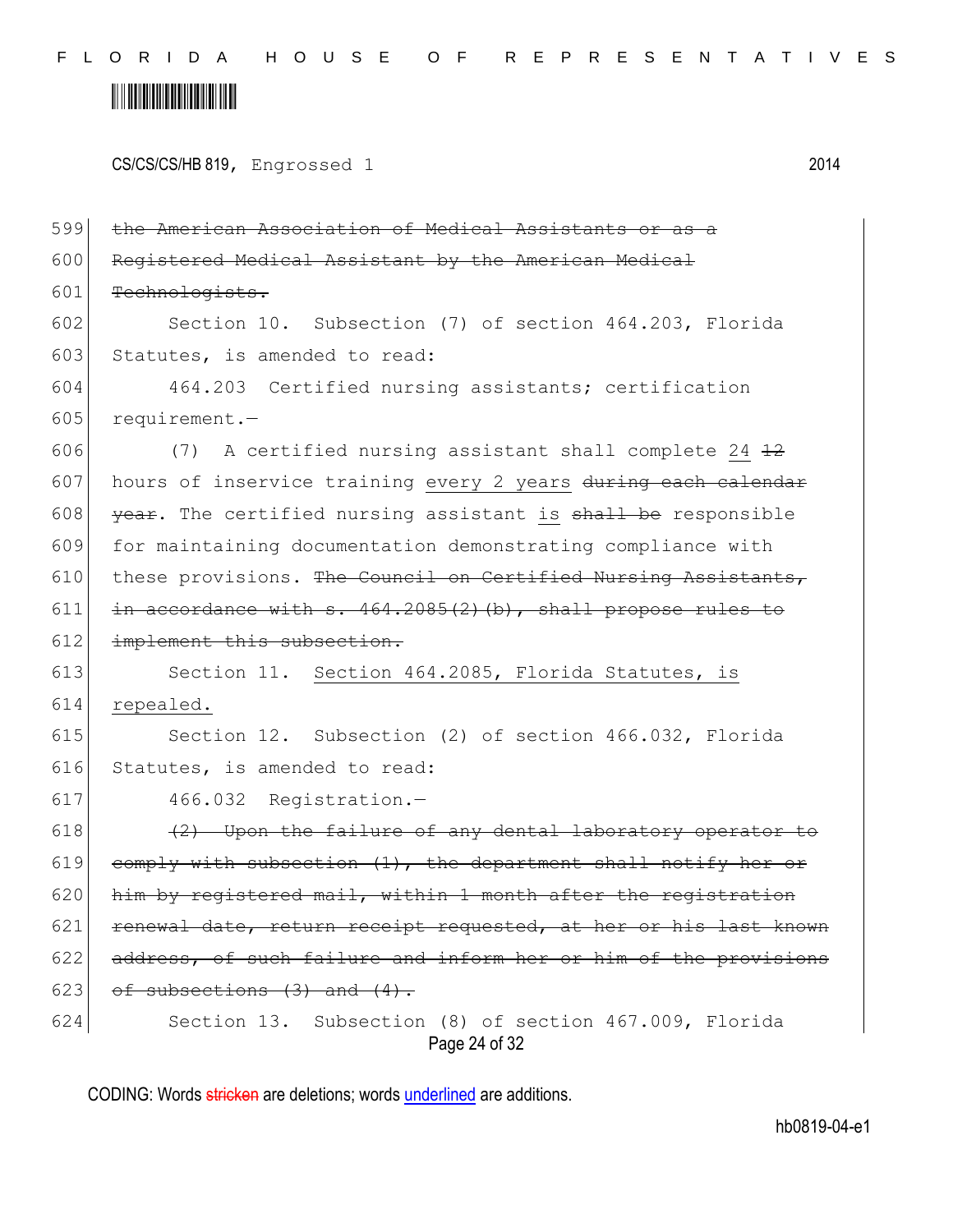CS/CS/CS/HB 819, Engrossed 1 2014

625 Statutes, is amended to read:

626 467.009 Midwifery programs; education and training 627 requirements.—

628 (8) Nonpublic educational institutions that conduct 629 approved midwifery programs shall be accredited by a member of 630 the Council for Higher Education Accreditation Commission on 631 Recognition of Postsecondary Accreditation and shall be licensed 632 by the Commission for Independent Education.

633 Section 14. Subsection (2) of section 468.1665, Florida 634 Statutes, is amended to read:

635 468.1665 Board of Nursing Home Administrators; membership; 636 appointment; terms.-

637 (2) Four  $\frac{m}{2}$  members of the board must be licensed 638 nursing home administrators. One member Two members of the board 639 must be a health care practitioner practitioners. The remaining 640 two members of the board must be laypersons who are not, and 641 have never been, nursing home administrators or members of any 642 health care profession or occupation. At least one member of the 643 board must be 60 years of age or older.

644 Section 15. Subsection (2) of section 468.1695, Florida 645 Statutes, is amended to read:

646 468.1695 Licensure by examination.-

Page 25 of 32 647 (2) The department shall examine each applicant who the 648 board certifies has completed the application form and remitted 649 an examination fee set by the board not to exceed \$250 and who: 650 (a)1. Holds a baccalaureate or master's degree from an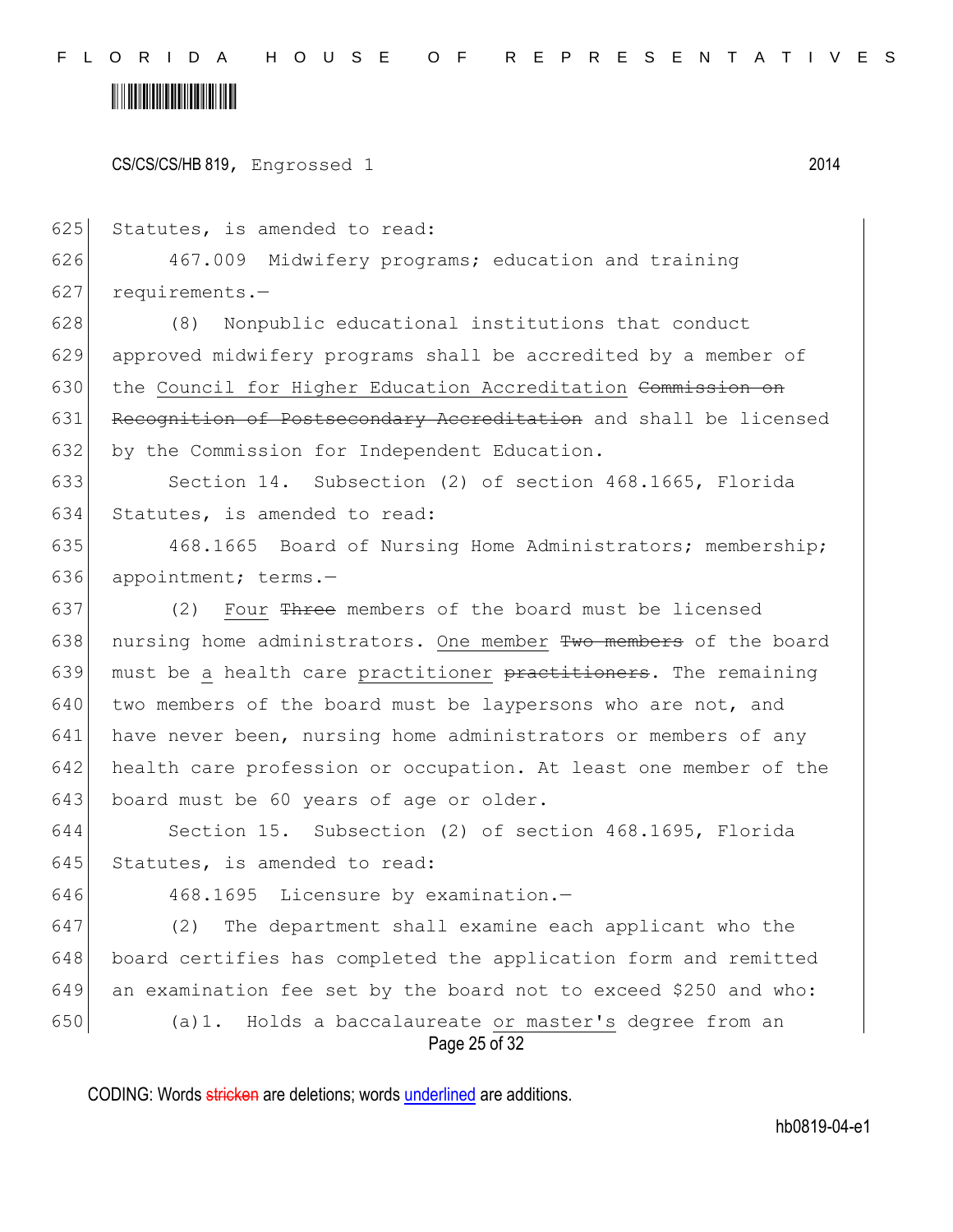#### <u> III III III III III III III II</u>

CS/CS/CS/HB 819, Engrossed 1 2014

651 accredited college or university and majored in health care 652 administration, health services administration, or an equivalent 653 major, or has credit for at least 60 semester hours in subjects, 654 as prescribed by rule of the board, which prepare the applicant 655 for total management of a nursing home; and

 2. Has fulfilled the requirements of a college-affiliated or university-affiliated internship in nursing home 658 administration or of a 1,000-hour nursing home administrator-in-training program prescribed by the board; or

660 (b)1. Holds a baccalaureate degree from an accredited 661 college or university; and

662 2.a. Has fulfilled the requirements of a 2,000-hour 663 nursing home administrator-in-training program prescribed by the 664 board; or

665 b. Has 1 year of management experience allowing for the 666 application of executive duties and skills, including the 667 staffing, budgeting, and directing of resident care, dietary, 668 and bookkeeping departments within a skilled nursing facility, 669 hospital, hospice, assisted living facility with a minimum of 60 670 licensed beds, or geriatric residential treatment program and, 671 if such experience is not in a skilled nursing facility, has 672 fulfilled the requirements of a 1,000-hour nursing home 673 administrator-in-training program prescribed by the board. 674 Section 16. Section 468.1735, Florida Statutes, is

675 repealed.

676 Section 17. Subsection (11) of section 468.503, Florida

Page 26 of 32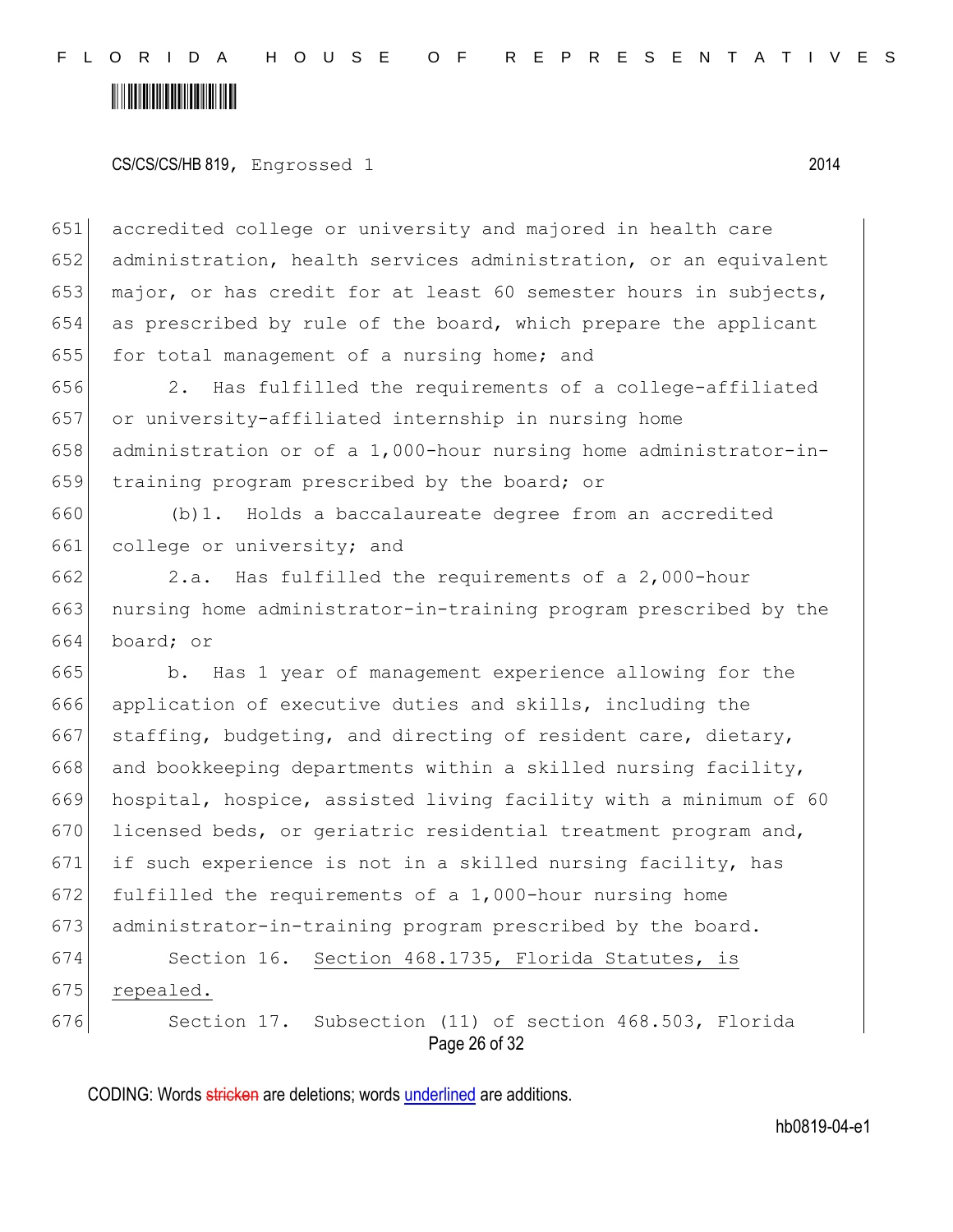#### <u> Alban Alban Martin Alban A</u>

|  | CS/CS/CS/HB 819, Engrossed 1 | 2014 |
|--|------------------------------|------|
|--|------------------------------|------|

Page 27 of 32 677 Statutes, is amended to read: 678 468.503 Definitions.—As used in this part: 679 (11) "Registered dietitian" means an individual registered 680 with the accrediting body of the Academy of Nutrition and 681 Dietetics Commission on Dietetic Registration, the accrediting 682 body of the American Dietetic Association. 683 Section 18. Subsection (4) of section 468.505, Florida 684 Statutes, is amended to read: 685 468.505 Exemptions; exceptions.-686 (4) Notwithstanding any other provision of this part, an 687 individual registered by the accrediting body of the Academy of 688 Nutrition and Dietetics Commission on Dietetic Registration of 689 the American Dietetic Association has the right to use the title 690 "Registered Dietitian" and the designation "R.D." 691 Section 19. Subsection (5) of section 480.033, Florida 692 Statutes, is amended to read: 693 480.033 Definitions.—As used in this act: 694  $(5)$  "Apprentice" means a person approved by the board to 695 study massage under the instruction of a licensed massage 696  $the$ rapist. 697 Section 20. Subsections (1) and (4) of section 480.041, 698 Florida Statutes, are amended to read: 699 480.041 Massage therapists; qualifications; licensure; 700 endorsement.— 701  $(1)$  A Any person is qualified for licensure as a massage 702 therapist under this act who: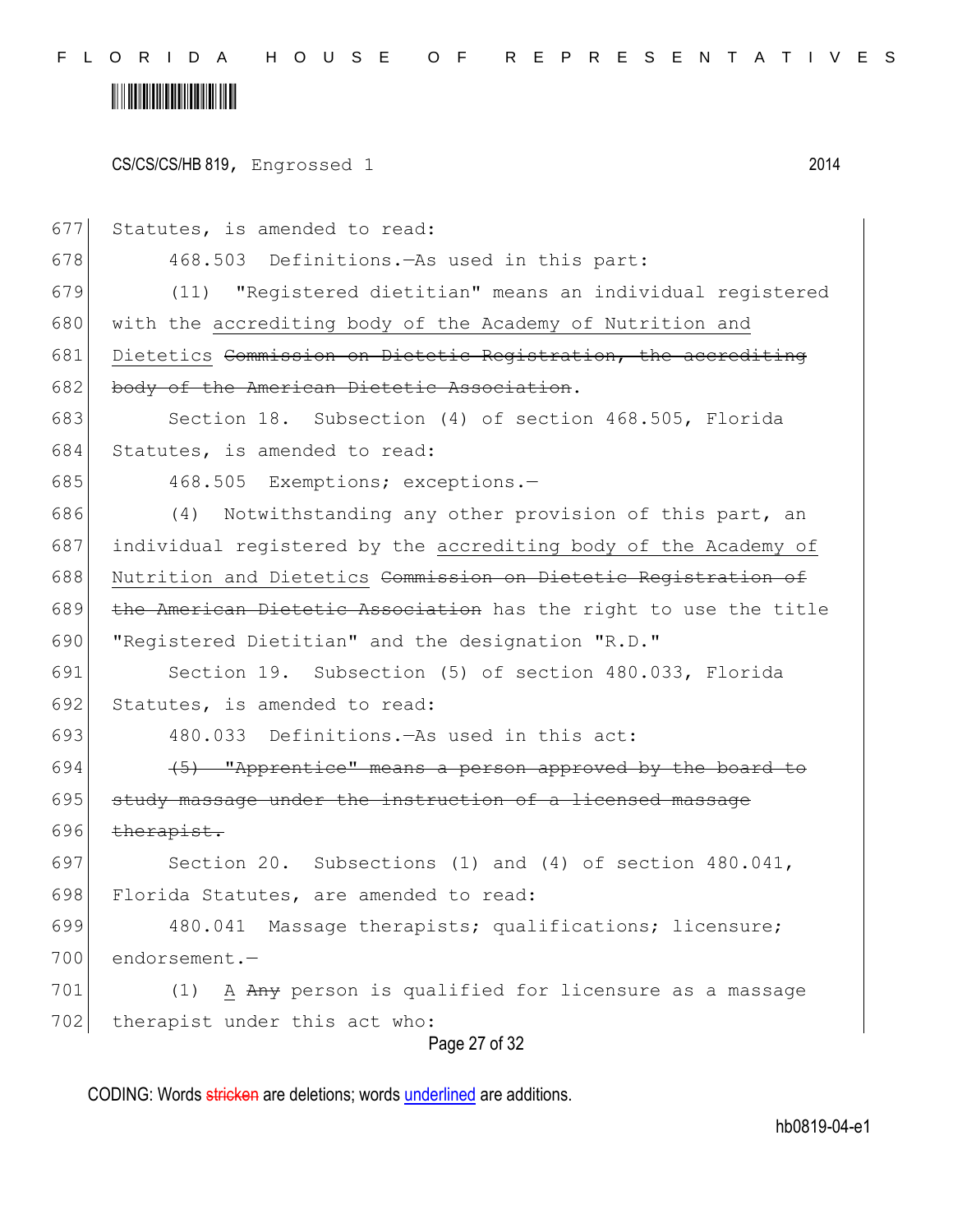### <u> Alban Alban Martin Alban A</u>

#### CS/CS/CS/HB 819, Engrossed 1 2014

Page 28 of 32 703 (a) Is at least 18 years of age or has received a high 704 school diploma or graduate equivalency diploma; 705 (b) Has completed a course of study at a board-approved 706 massage school <del>or has completed an apprenticeship program that</del> 707 meets standards adopted by the board; and 708 (c) Has received a passing grade on an examination 709 administered by the department. 710 (4) The board shall adopt rules: 711 (a) Establishing a minimum training program for 712 apprentices. 713 (b) Providing for educational standards, examination, and 714 certification for the practice of colonic irrigation, as defined 715 in s. 480.033  $480.033(6)$ , by massage therapists. 716  $(b)$  + C+ Specifying licensing procedures for practitioners 717 desiring to be licensed in this state who hold an active license 718 and have practiced in any other state, territory, or 719 jurisdiction of the United States or any foreign national 720 jurisdiction which has licensing standards substantially similar 721 to, equivalent to, or more stringent than the standards of this 722 state. 723 Section 21. Subsection (5) of section 480.042, Florida 724 Statutes, is amended to read: 725 480.042 Examinations. 726 (5) All licensing examinations shall be conducted in such 727 manner that the applicant shall be known to the department by 728 number until her or his examination is completed and the proper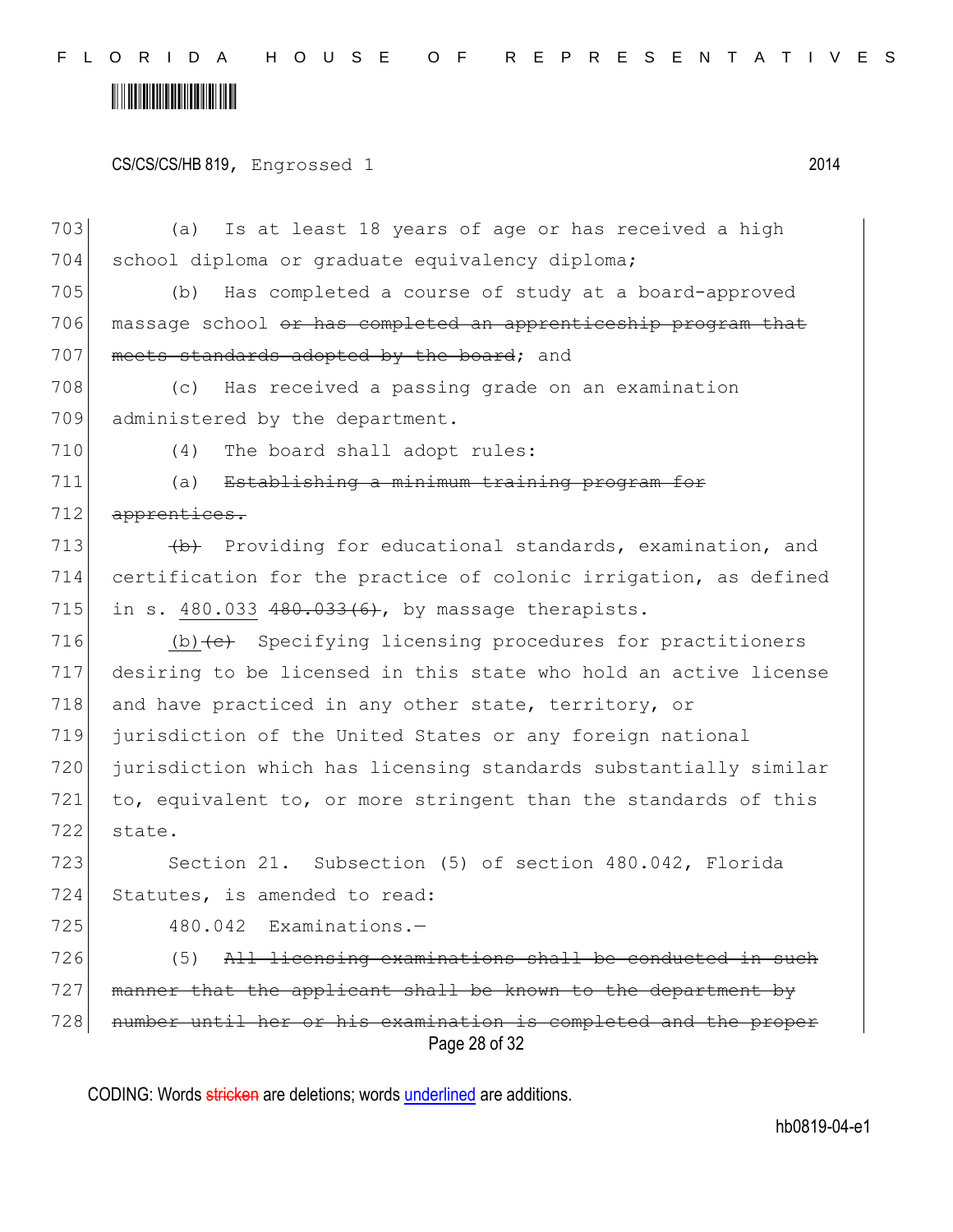### <u> III III III III III III III II</u>

CS/CS/CS/HB 819, Engrossed 1 2014

Page 29 of 32 729 grade determined. An accurate record of each examination shall 730 be maintained,  $\frac{1}{2}$   $\frac{1}{2}$  be made; and that record, together with all 731 examination papers, shall be filed with the State Surgeon 732 General and shall be kept by the testing entities for reference 733 and inspection for a period of not less than 2 years immediately 734 following the examination. 735 Section 22. Paragraph (h) of subsection (1) of section 736 480.044, Florida Statutes, is amended to read: 737 480.044 Fees; disposition.-738 (1) The board shall set fees according to the following 739 schedule: 740 (h) Fee for apprentice: not to exceed \$100. 741 Section 23. Subsection (4) of section 766.1115, Florida 742 Statutes, is amended to read: 743 766.1115 Health care providers; creation of agency 744 relationship with governmental contractors.-745 (4) CONTRACT REQUIREMENTS.—A health care provider that 746 executes a contract with a governmental contractor to deliver 747 health care services on or after April 17, 1992, as an agent of  $748$  the governmental contractor is an agent for purposes of s. 749 768.28(9), while acting within the scope of duties under the 750 contract, if the contract complies with the requirements of this 751 section and regardless of whether the individual treated is 752 later found to be ineligible. A health care provider shall 753 continue to be an agent for purposes of s. 768.28(9) for 30 days 754 after a determination of ineligibility to allow for treatment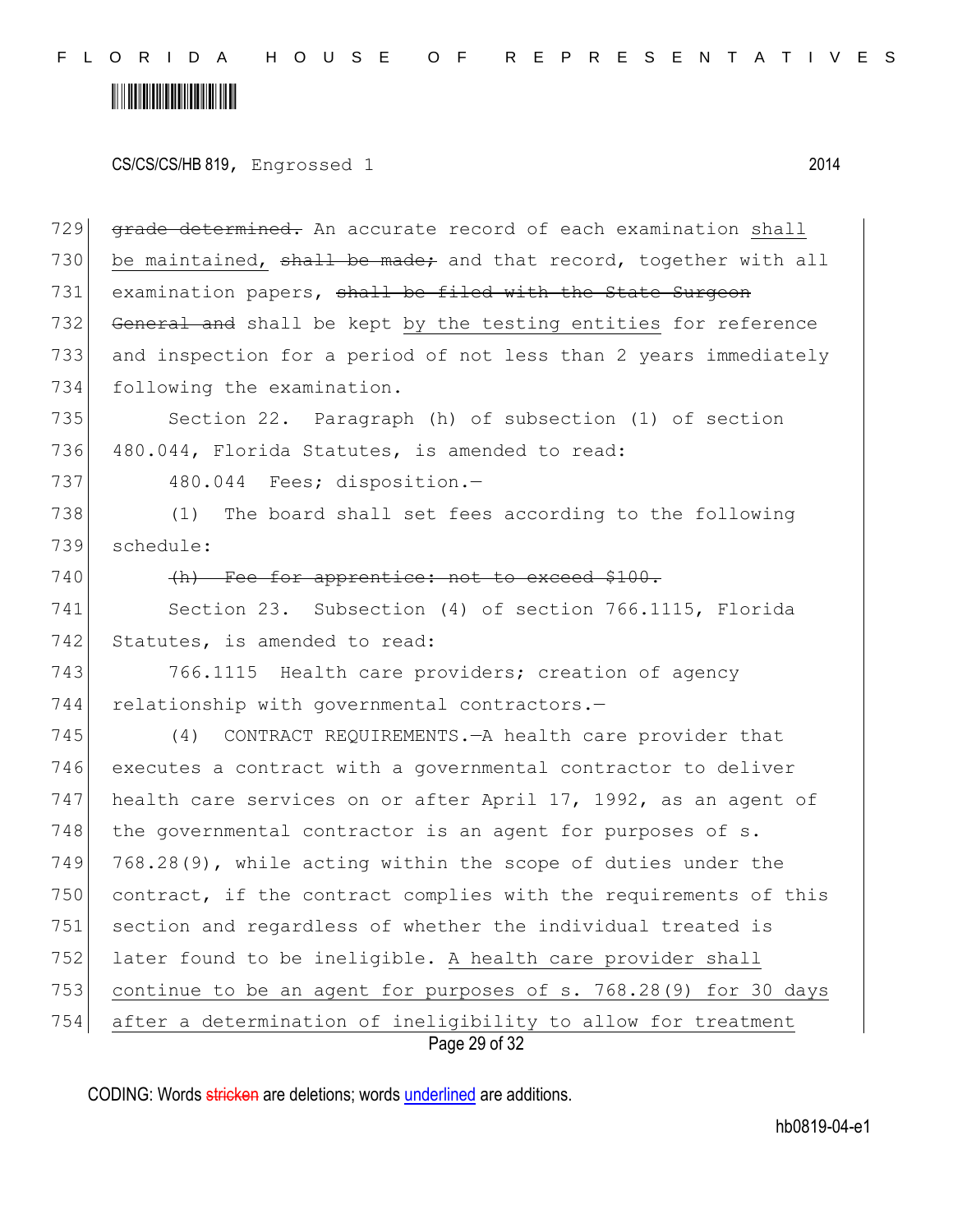### <u> III III III III III III III II</u>

CS/CS/CS/HB 819, Engrossed 1 2014

 until the individual transitions to treatment by another health care provider. A health care provider under contract with the state may not be named as a defendant in any action arising out 758 of medical care or treatment provided on or after April  $17$ , 1992, under contracts entered into under this section. The 760 contract must provide that:

761 (a) The right of dismissal or termination of any health 762 care provider delivering services under the contract is retained 763 by the governmental contractor.

764 (b) The governmental contractor has access to the patient 765 records of any health care provider delivering services under 766 the contract.

Page 30 of 32 (c) Adverse incidents and information on treatment 768 outcomes must be reported by any health care provider to the governmental contractor if the incidents and information pertain to a patient treated under the contract. The health care 771 provider shall submit the reports required by s. 395.0197. If an incident involves a professional licensed by the Department of Health or a facility licensed by the Agency for Health Care Administration, the governmental contractor shall submit such 775 incident reports to the appropriate department or agency, which shall review each incident and determine whether it involves conduct by the licensee that is subject to disciplinary action. All patient medical records and any identifying information contained in adverse incident reports and treatment outcomes 780 which are obtained by governmental entities under this paragraph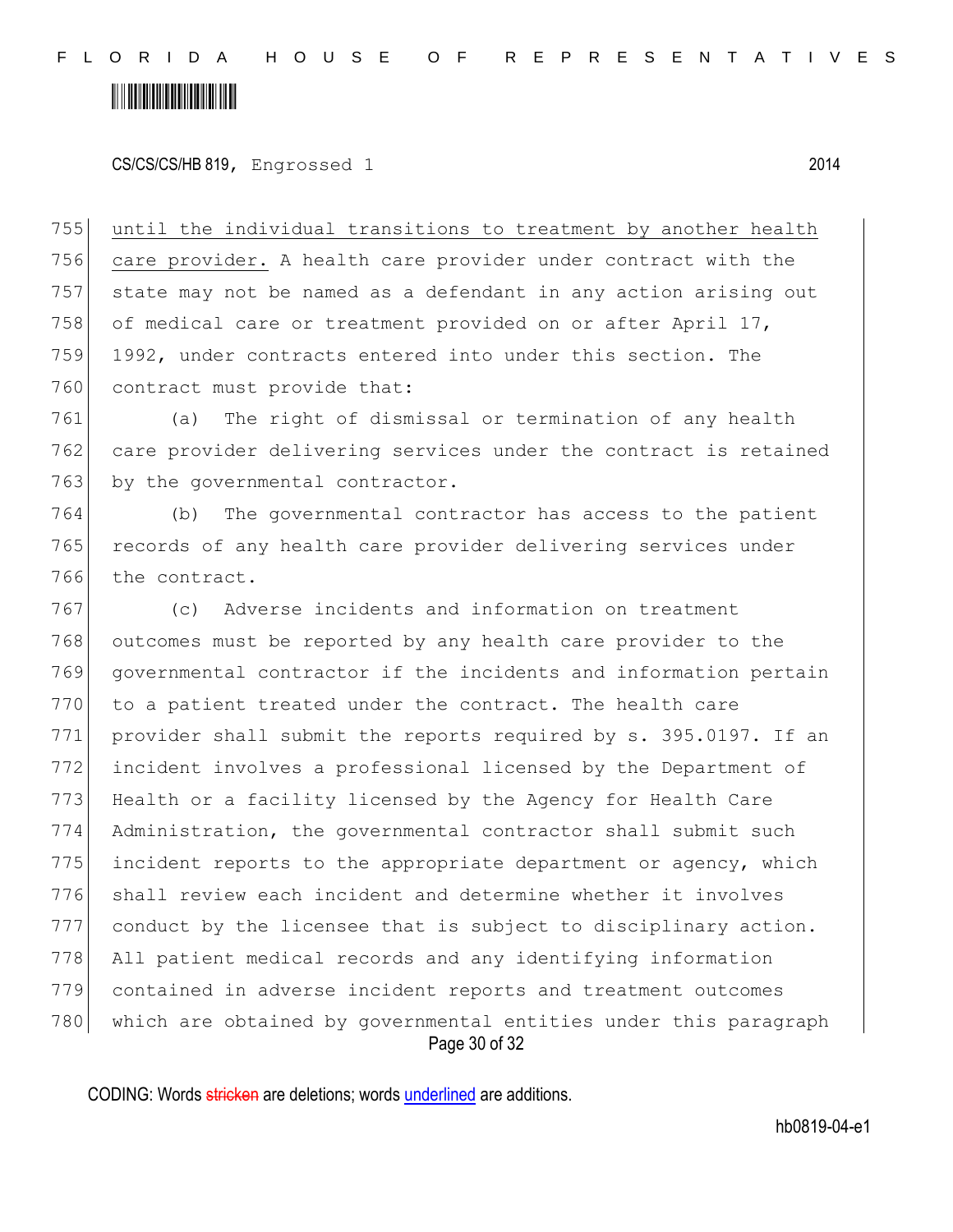# <u> III III III III III III III II</u>

CS/CS/CS/HB 819, Engrossed 1 2014

781 are confidential and exempt from the provisions of s. 119.07(1) 782 and  $s. 24(a)$ , Art. I of the State Constitution. (d) Patient selection and initial referral must be made by the governmental contractor or the provider. Patients may not be transferred to the provider based on a violation of the antidumping provisions of the Omnibus Budget Reconciliation Act of 1989, the Omnibus Budget Reconciliation Act of 1990, or

788 chapter 395.

796

789 (e) If emergency care is required, the patient need not be 790 referred before receiving treatment, but must be referred within 791| 48 hours after treatment is commenced or within 48 hours after 792 the patient has the mental capacity to consent to treatment, 793 whichever occurs later.

794 (f) The provider is subject to supervision and regular 795 inspection by the governmental contractor.

797 A governmental contractor that is also a health care provider is 798 not required to enter into a contract under this section with 799 respect to the health care services delivered by its employees.

800 Section 24. Subsection (3) of section 823.05, Florida 801 Statutes, is amended to read:

802 823.05 Places and groups engaged in criminal gang-related 803 activity declared a nuisance; massage establishments engaged in 804 prohibited activity; may be abated and enjoined. $-$ 

Page 31 of 32 805 (3) A massage establishment as defined in s. 480.033 806  $\left(480.033(7)\right)$  that operates in violation of s. 480.0475 or s.